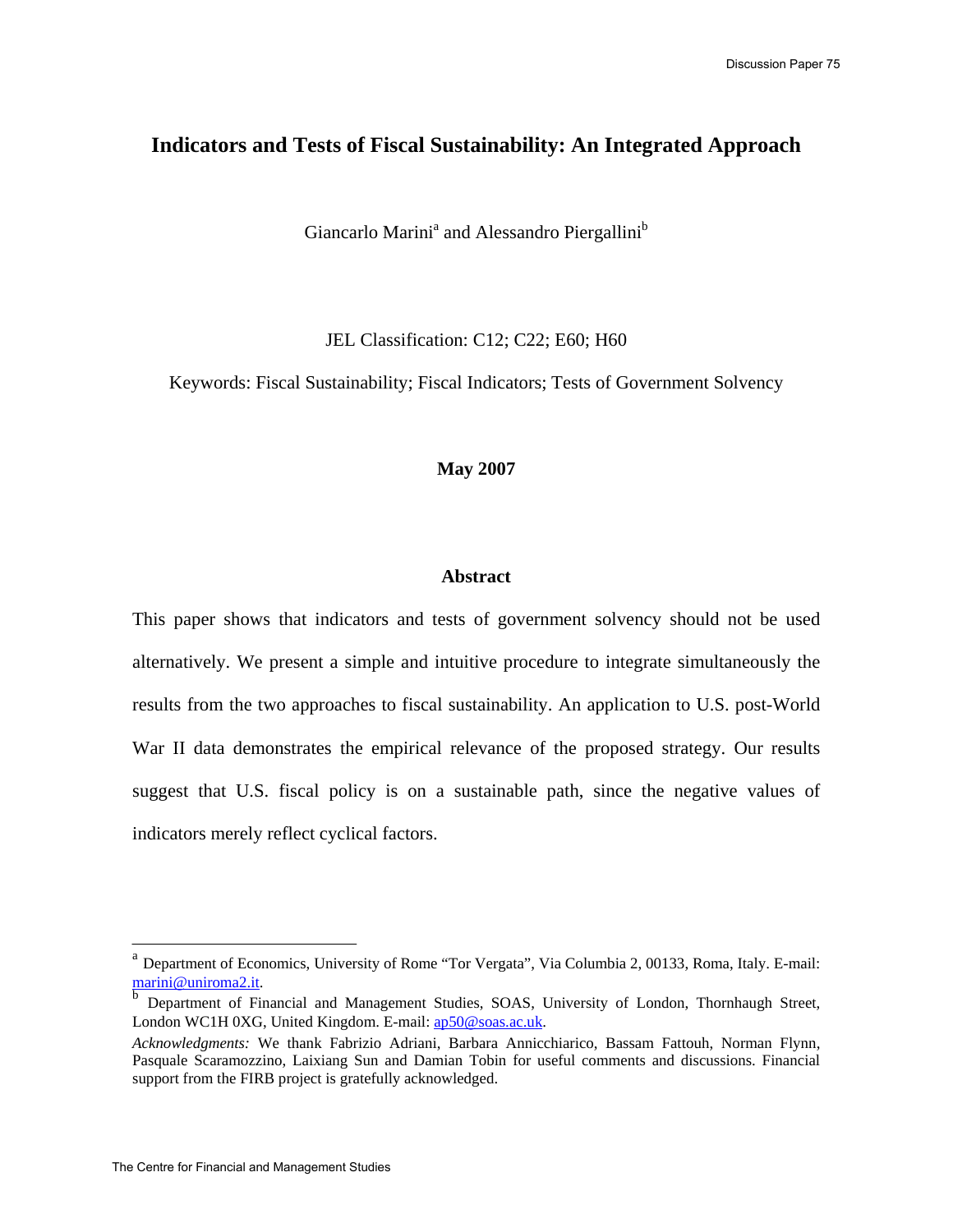#### **1. Introduction**

<u>.</u>

The sustainability of fiscal policy arguably is one of the most debated issues in current macroeconomics. Following the high debt levels experienced by several developed economies since the early 1980s, concern over increasing government debt and deficits and their negative consequences for macroeconomic stability has attracted considerable interest both in the academic literature and in the policy debate. Two possible strategies for an empirical evaluation of fiscal sustainability, based on the government intertemporal budget constraint, appear to be worth pursuing. One strategy is to construct indicators of the sustainability of fiscal policy, along the lines suggested by Miller (1983), Buiter (1985, 1987), Blanchard (1990), and Buiter, Corsetti and Rubini (1993).<sup>1</sup> The other is to implement tests for fiscal solvency, following the seminal works by Hamilton and Flavin (1987), Trehan and Walsh (1988), and Bohn (1998). The indicators presented in the literature are either simple measures mainly based on current information, or summary values of model-based projections of future paths of fiscal policy. The testing techniques so far employed involve unit root tests (Hamilton and Flavin, 1986; Wilcox, 1989), cointegration analysis of fiscal data (Trehan and Walsh, 1988, 1991), or require the adoption of a model-based sustainability approach (Bohn, 1998, 2005).

The purpose of this paper is to demonstrate that indicators and tests for fiscal sustainability may usefully be integrated. We show that the simultaneous use of indicators and tests provides additional information on the issue of government solvency. Indicators

 $1$  Long-term sustainability is periodically evaluated through the use of fiscal indicators, for instance, in the European Union, where the Stability and Growth Pact prescribes specific constraints on the size of government deficits and debts of Member States. See European Commission (2006).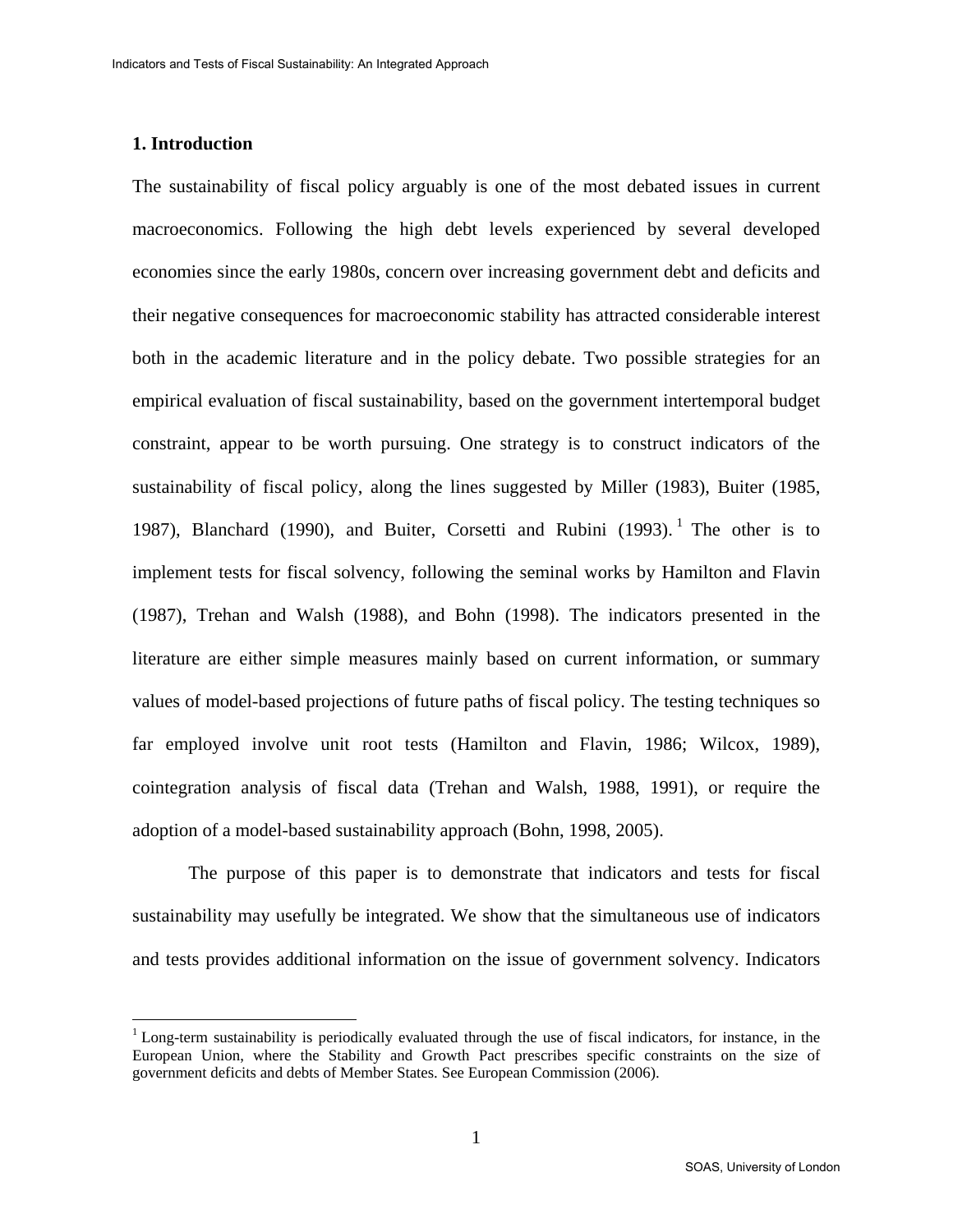Discussion Paper 75

and tests simply reinforce each other when their predictions are not in conflict. However, in the event of conflicting results, indicators may signal the occurrence of a change in policy which may reverse the predictions of tests. This is because indicators respond to a set of current and expected future conditions. Tests, on the other hand, always rely on a sample of past data. For this reason, indicators are faster than tests in responding to changes in fiscal policy regimes. The key point is that a change in regime should cause a structural break in the data generating process of the primary surplus, which can be detected empirically.

We design a simple and intuitive strategy to combine the potentially different results of indicators and tests. To evaluate the empirical relevance of the proposed procedure, we provide an application to U.S. post-World War II data. Analyzing the case of U.S. fiscal policy proves to be particularly appropriate, for the deterioration in U.S. budget deficits since 2001 has given rise to renewed and widespread concerns over the question of sustainability.

The paper is structured as follows. Section 2 describes the most commonly used indicators of fiscal sustainability. Section 3 briefly reviews the main procedures to directly test for solvency. Section 4 presents the strategy we propose to combine the use of indicators and tests. Section 5 develops the empirical application to the U.S. fiscal position. Section 6 concludes.

### **2. Indicators of Fiscal Sustainability**

The "law of motion" of interest bearing public debt derived from the intertemporal budget constraint can be approximated as:

$$
b_t = (1 + \rho - n) \cdot b_{t-1} - s_t, \tag{1}
$$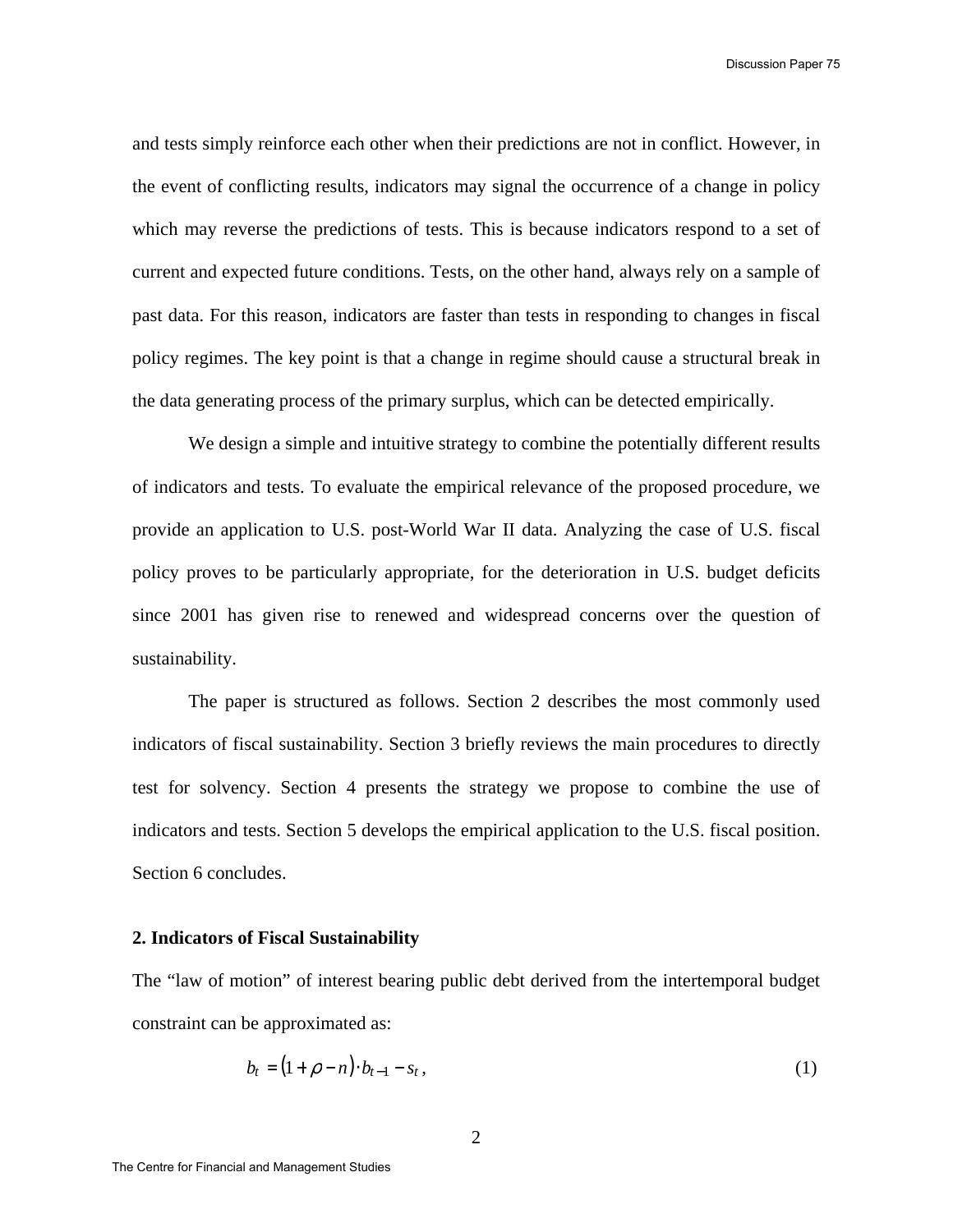where  $\rho$  is the real rate of return on public debt, *n* is the rate of growth of real output,  $b_t$  is the interest bearing public debt at the end of period  $t$ , and  $s_t$  is the primary surplus inclusive of seigniorage revenues. Both  $b_t$  and  $s_t$  are ratios to GDP. The assumption of a constant growth-adjusted real rate of interest is primarily made for expositional simplicity. It does not affect the essence of the present analysis.

Solving forward equation (1) for public debt as a function of future surpluses and the public debt at the terminal date *N*, one obtains:

$$
b_t = \left[\sum_{i=1}^N (1+\rho-n)^{-i} \cdot s_{t+i}\right] + (1+\rho-n)^{-N} \cdot b_{t+N} . \tag{2}
$$

Equation (2) implies that when the rate of growth of the economy is greater than the real rate of interest, deficits can always be financed. Hence, "honest" Ponzi games are possible and no problem of solvency arises.

Both equation (1) and (2) have been used to construct indicators of sustainability. Buiter (1985) proposes measures based on the "net worth" approach. Blanchard (1990) suggests the use of two indicators designed to tackle the issue over different time horizons.<sup>2</sup>

The first indicator, called the *primary gap* ( $PG<sub>t</sub>$ ), is given by:

$$
PG_t = s_t - (\rho - n) \cdot b_t. \tag{3}
$$

The primary gap is equal to the primary surplus plus the effect of the debt on the new debt creation.

A more complex set of indicators can be derived from equation (2), imposing a final condition on  $b_{t+N}$  over a predetermined time horizon *N* and solving for the primary

 2 See also Chouraqui, Hagemann and Sartor (1990).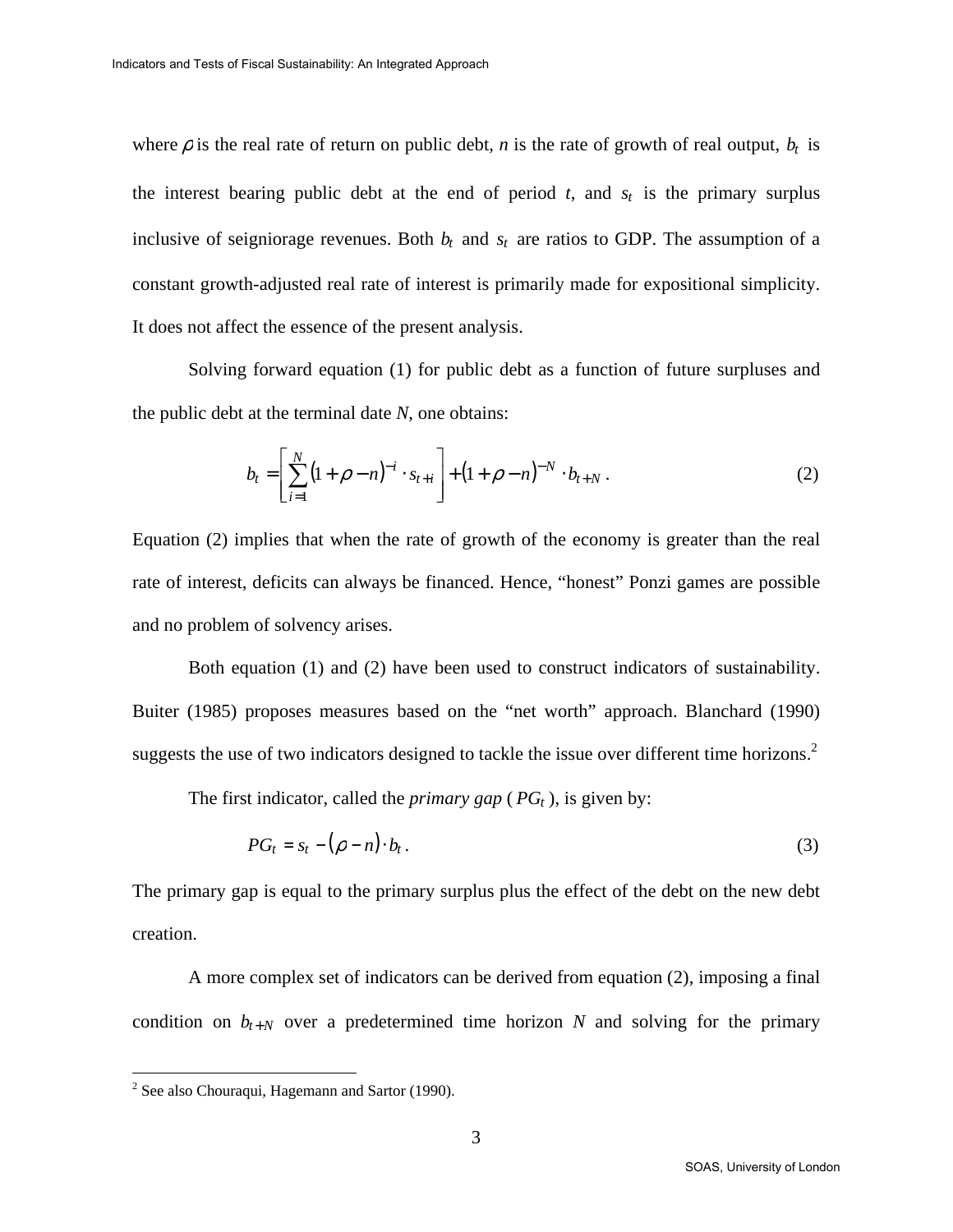surplus, or, alternatively, for the policy variable assumed to guarantee the required fiscal adjustment (tax, government expenditure or transfer rates). In particular, Blanchard (1990) proposes the so-called *tax gap*, measuring the change in the tax rate that would be necessary to bring the ratio of public debt to GDP at the current level after a given number of years. The tax gap at time *t* for a period of *N* years,  $TG_{t,N}$ , is given by:

$$
TG_{t,N}=\tau_{t,N}^*-\tau_t\,,\tag{4}
$$

where  $\tau_t$  is the observed tax rate and

$$
\tau_{t,N}^* = (\rho - n) \cdot \left\{ \left[ 1 - (1 + \rho - n)^{-N} \right]^{-1} \cdot \sum_{i=1}^N (1 + \rho - n)^{-i} \cdot g_{t+i} + b_t \right\},\tag{5}
$$

where  $g_t$  is the ratio of public expenditure inclusive of transfers to GDP. Close inspection of equation (5) reveals that when  $\rho - n$  and *N* are not large, the tax rate  $\tau_{t,N}^*$  is approximately equal to the average value of public spending inclusive of transfers over the next *N* years, plus the interest rate net of economic growth multiplied by the outstanding public debt.<sup>3</sup> Blanchard (1990) suggests to construct this indicator for a small value of  $N$ , like three or five years, and for a high value of *N*, like twenty or fifty years.

In what follows, we are mainly concerned with indicators such as the primary surplus, the primary gap, and the three or five years tax gap. The reason is that these indicators are mainly based on current and expected future conditions according to the available forecasts and thus give simple "model-free"<sup>4</sup> measures of government solvency. Longer term measures of fiscal sustainability, like the twenty or fifty years tax gap, require

<u>.</u>

<sup>&</sup>lt;sup>3</sup> As pointed out in Blanchard's analysis, a similar indicator can also be constructed to evaluate the expenditure gap.

<sup>&</sup>lt;sup>4</sup> Gramlich (1990) stresses the importance of model-free measures of sustainability in order to avoid "additional disagreement" among policy makers.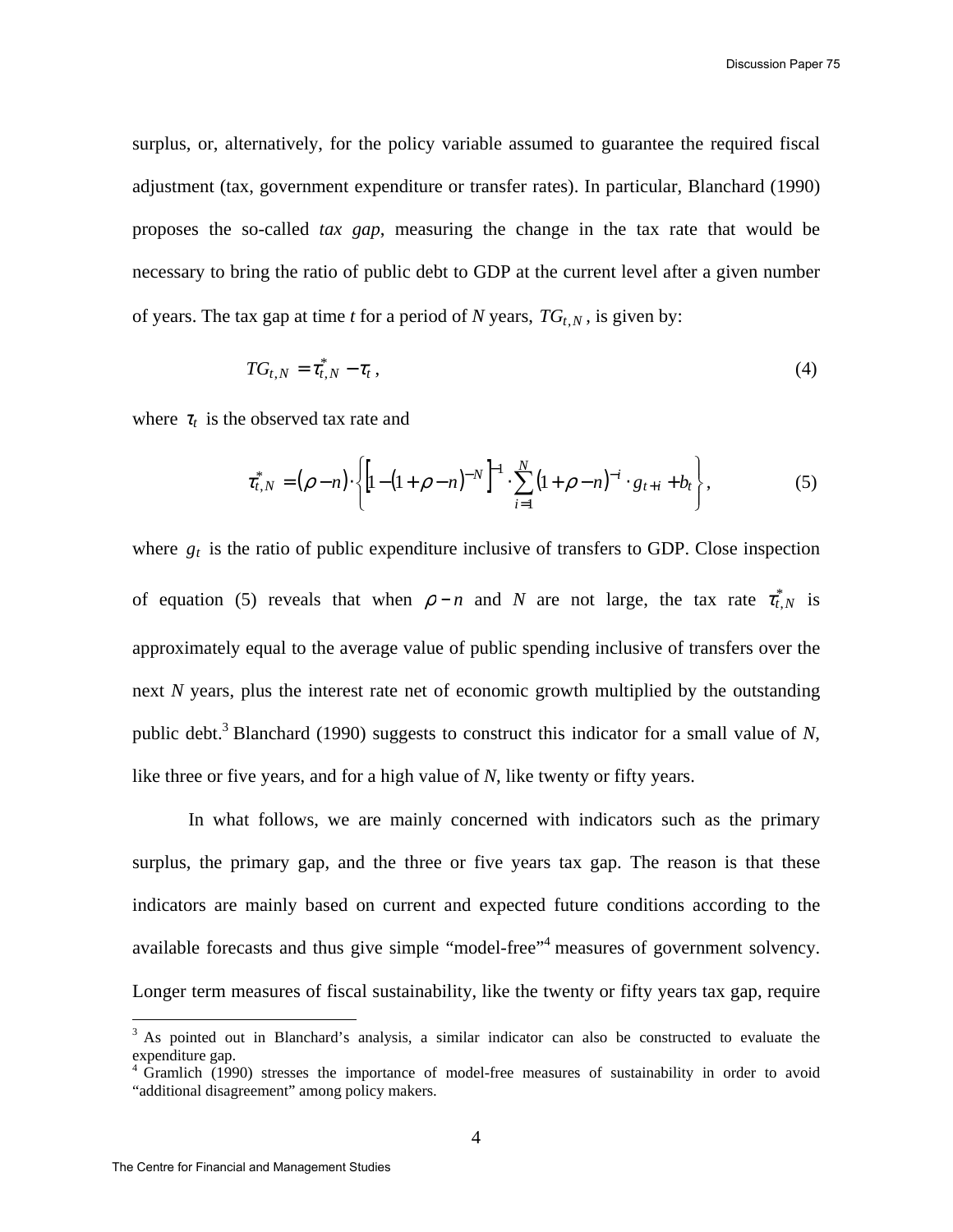the full specification of the underlying model. The evaluation of this type of indicators is beyond the scope of the present paper.

#### **3. Tests for Solvency**

Tests for solvency based on the present value budget constraint have originally been proposed by Hamilton and Flavin (1986). The authors point out the similarity of equation (2) with the model of self-fulfilling hyperinflations first proposed by Flood and Garber (1983). Equation (2) is an identity and it is always satisfied ex-post. However, it is possible to test whether creditors perceive the government as solvent. This can be done by considering the ex-ante evaluation of  $(2)$ , and testing the hypothesis that agents evaluate  $b_t$ as tending to:

$$
b_t = \sum_{i=1}^{\infty} (1 + \rho - n)^{-i} \cdot E\{s_{t+i} / \Omega_t\},
$$
 (2a)

where  $\Omega_t$  denotes the information set available at time *t*. Equation (2a) implies that agents expect the present value of public debt-GDP ratio to approach zero as *N* tends to infinity, that is:

$$
\lim_{N \to \infty} \left(1 + \rho - n\right)^{-N} \cdot E\big\{b_{t+N} / \Omega_t\big\} = 0. \tag{2b}
$$

Equation (2b) is formally equivalent to the condition for ruling out bubbles in Flood and Garber's model, and can be tested along the same lines. In particular, a direct test for debt sustainability which does not require a-priori assumptions on interest rates could usefully be derived employing the methodology proposed by West (1987) for testing the existence of speculative bubbles. Consider the following autoregressive representation of the surplus: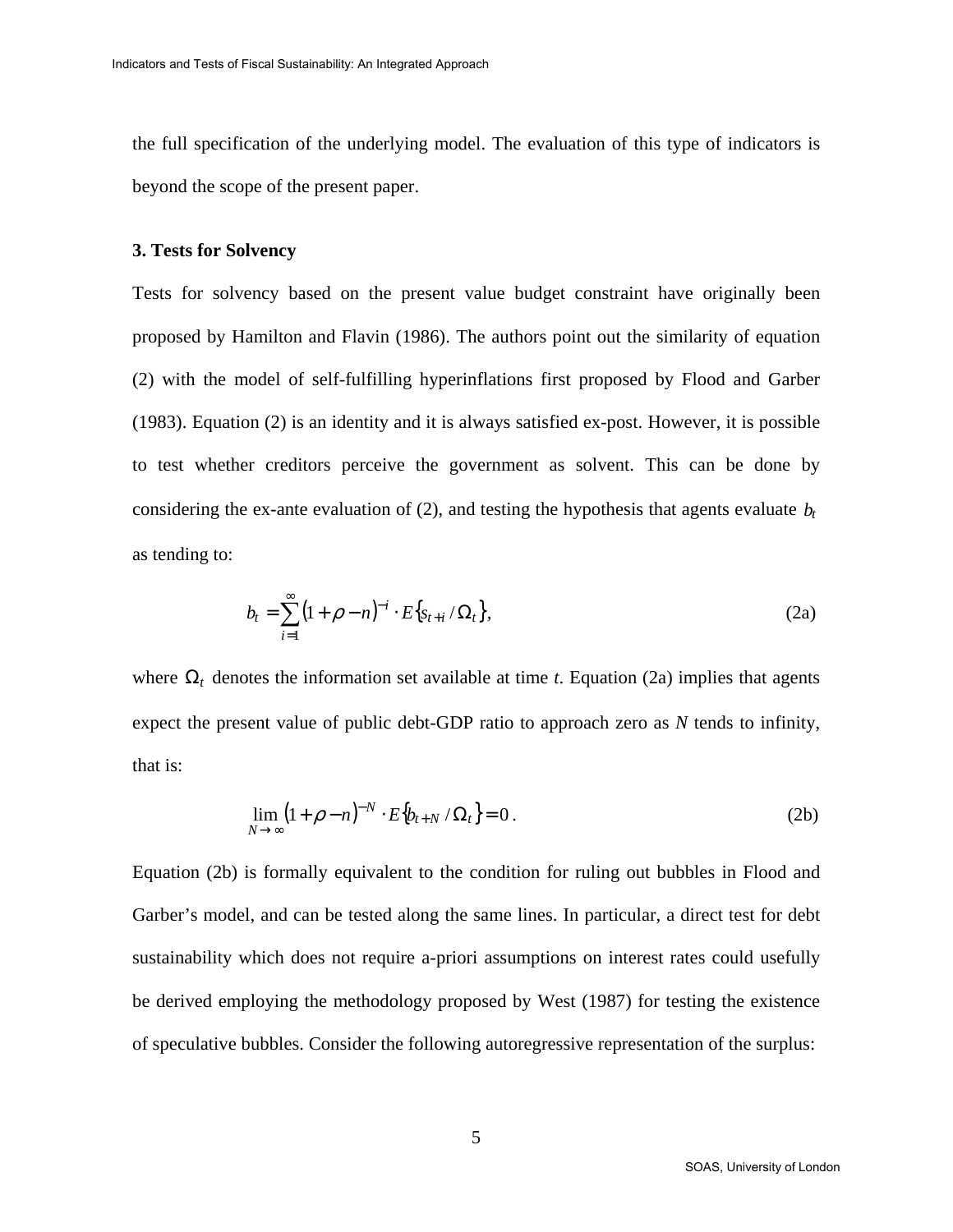$$
s_{t+1} = \alpha_0 + \alpha_1 \cdot s_t + \alpha_2 \cdot s_{t-1} + \dots + \alpha_q \cdot s_{t-q+1} + v_{t+1},
$$
\n(6)

where  $\alpha$  's are parameters and  $v_{t+1}$  is a white noise process.<sup>5</sup> Substituting the forecasts based on (6) in equation (2a) and applying the formula derived by Hansen and Sargent (1981) to solve (2a) for the past and present values of the surplus, one obtains: $<sup>6</sup>$ </sup>

$$
b_{t+1} = \delta_0 + \delta_1 \cdot s_{t+1} + \delta_2 \cdot s_t + \dots + \delta_q \cdot s_{t-q} + w_{t+1},
$$
  
\n
$$
w_{t+1} = \left(\sum_{i=1}^{\infty} f^i \cdot e_{t+1+i}\right),
$$
  
\n
$$
e_t = \left(E\left\{s_{t+1}/\Omega_t\right\} - E\left\{s_{t+1}/\Phi_t\right\}\right),
$$
\n(7)

where  $\delta$ 's are parameters resulting from highly non-linear combinations of the  $\alpha$ 's and the discount factor *f*, and  $\Phi_t$  is the subset of  $\Omega_t$  including only present and lagged values of the surplus.<sup>7</sup> An unrestricted version of the model (6)-(7) can be estimated using OLS to yield, under the null hypothesis of sustainability, consistent and efficient estimates of the parameters. Using equation (2), rewritten in the form

$$
b_t = f \cdot (b_{t+1} + s_{t+1}), \tag{8}
$$

it is also possible to obtain an instrumental variables estimate of *f*. This estimate is consistent under both the null hypothesis of sustainability and the alternative, and can be combined with the OLS estimates of the parameters in (6)-(7) to perform a Wald test of the non-linear restriction implied by (2a-b).

<u>.</u>

 $<sup>5</sup>$  Equation (6) should be specified either in levels or in first differences, according to what is necessary to</sup> achieve stationarity.

<sup>&</sup>lt;sup>6</sup> When the surplus equation is specified in differences, it is also convenient to specify the debt equation in the same way.

 $<sup>7</sup>$  The exact form of the non-linear constraints can be found in West (1987).</sup>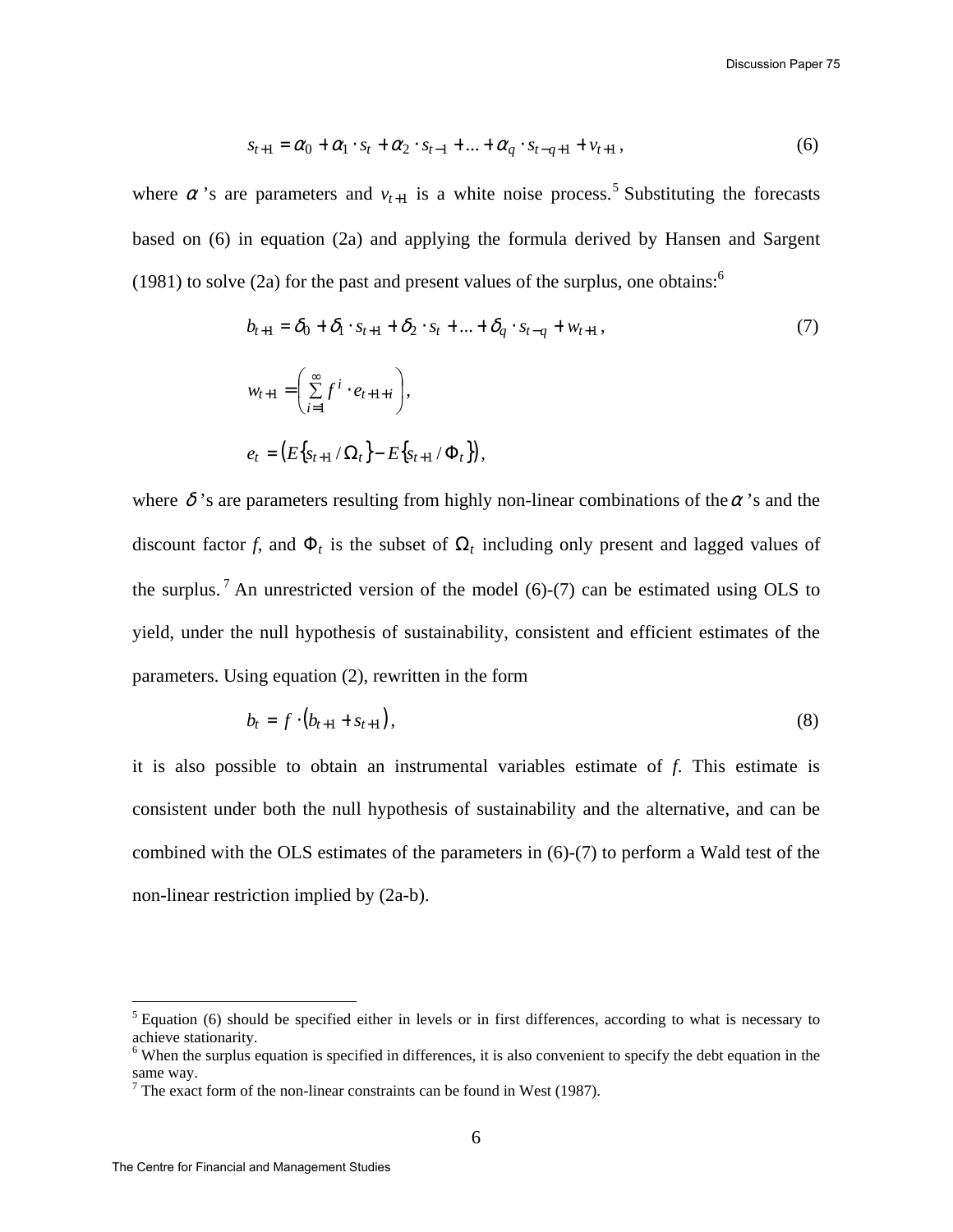Tests for fiscal sustainability based on (2a-b) have also been derived analyzing the cointegration properties of fiscal variables. The seminal work by Trehan and Walsh (1988) demonstrates that if revenues, spending and debt have unit roots, a sufficient condition for sustainability is the stationarity of with-interest deficit. Equivalently, it is sufficient that the primary surplus and public debt are cointegrated with a cointegrating vector  $[1, -(\rho - n)]$ .

Trehan and Walsh (1991) generalize the cointegration analysis of fiscal data incorporating the possibility of a non-stationary with-interest deficit. Specifically, the authors show that the intertemporal budget constraint holds if a quasi-difference of debt  $b_t - \lambda \cdot b_{t-1}$  is stationary when

$$
\lambda \in [0, 1 + \rho - n) \tag{9}
$$

and primary surplus and debt are cointegrated.

As pointed out by Bohn (2005), Trehan and Walsh (1991)'s conditions imply that a strictly positive relationship between surplus and debt is sufficient for sustainability. Cointegration between surplus and debt implies that

$$
s_t - \alpha \cdot b_{t-1} = u_t \,, \tag{10}
$$

with  $\alpha \neq 0$ , is stationary. Substituting (10) into the flow budget constraint (1) yields:

$$
b_t = \lambda \cdot b_{t-1} + u_t, \qquad (11)
$$

where  $\lambda = 1 + \rho - n - \alpha$ . Hence, Trehan and Walsh's condition (9) requires that  $\alpha > 0$ . This ensures sustainability because it guarantees that the growth rate of debt is strictly lower than the (growth-adjusted) real rate of interest (McCallum, 1984).

As shown by Bohn (1995, 1998, 2005), government solvency can also be tested using a model-based approach. According to this view, sustainability of fiscal policy is a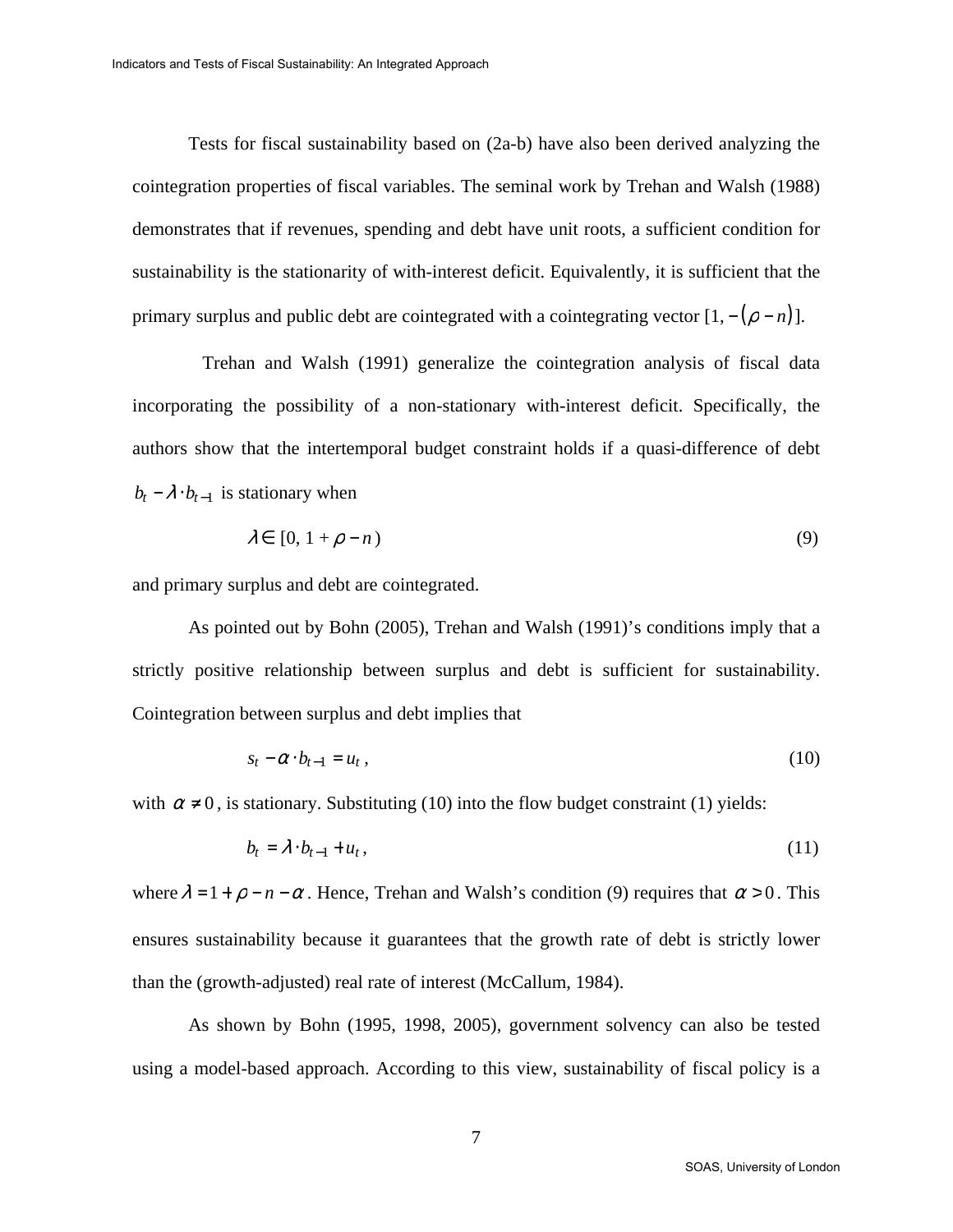general equilibrium issue, based on optimizing individual behavior: the government ability to borrow is constrained by private agents' willingness to lend. Assuming complete financial markets and infinitely-lived optimizing individuals, sustainability must imply the respect of private agents' transversality condition:

$$
\lim_{N \to \infty} E\{Q_{t,N} \cdot b_{t+N} / \Omega_t\} = 0, \qquad (12)
$$

where  $Q_{t,N}$  is the pricing kernel for contingency claims on period  $t+N$ . Combining the Euler equations, characterizing the agents' intertemporal optimality conditions on the consumption-saving decision, with the government's flow budget constraint (expressed with variable interest and growth rates) and applying the transversality condition yields the following intertemporal budget constraint (Bohn, 1995):

$$
b_t^* = \sum_{N=0}^{\infty} E\{Q_{t,N} \cdot s_{t+N} / \Omega_t\},
$$
\n(13)

where  $b_t^* = (\rho_t - n_t) \cdot b_{t-1}$  denotes debt at the *beginning* of period *t*. Bohn (1998) demonstrates that sustainability can be tested by estimating the following class of policy rules:

$$
s_t = \beta \cdot b_t^* + \mu_t \,, \tag{14}
$$

where  $\beta > 0$  and  $\mu_t$  is a bounded set of other determinants of the primary surplus to GDP ratio.<sup>8</sup> A positive reaction coefficient  $\beta$ , in fact, implies:

$$
E\{Q_{t,N} \cdot b_{t+N} / \Omega_t\} \approx (1-\beta)^N \cdot b_{t+N}^* \to 0. \tag{15}
$$

<u>.</u>

<sup>&</sup>lt;sup>8</sup> The main advantages of this sustainability test are that it does not require any assumptions on interest rates and it maintains its validity under conditions of uncertainty.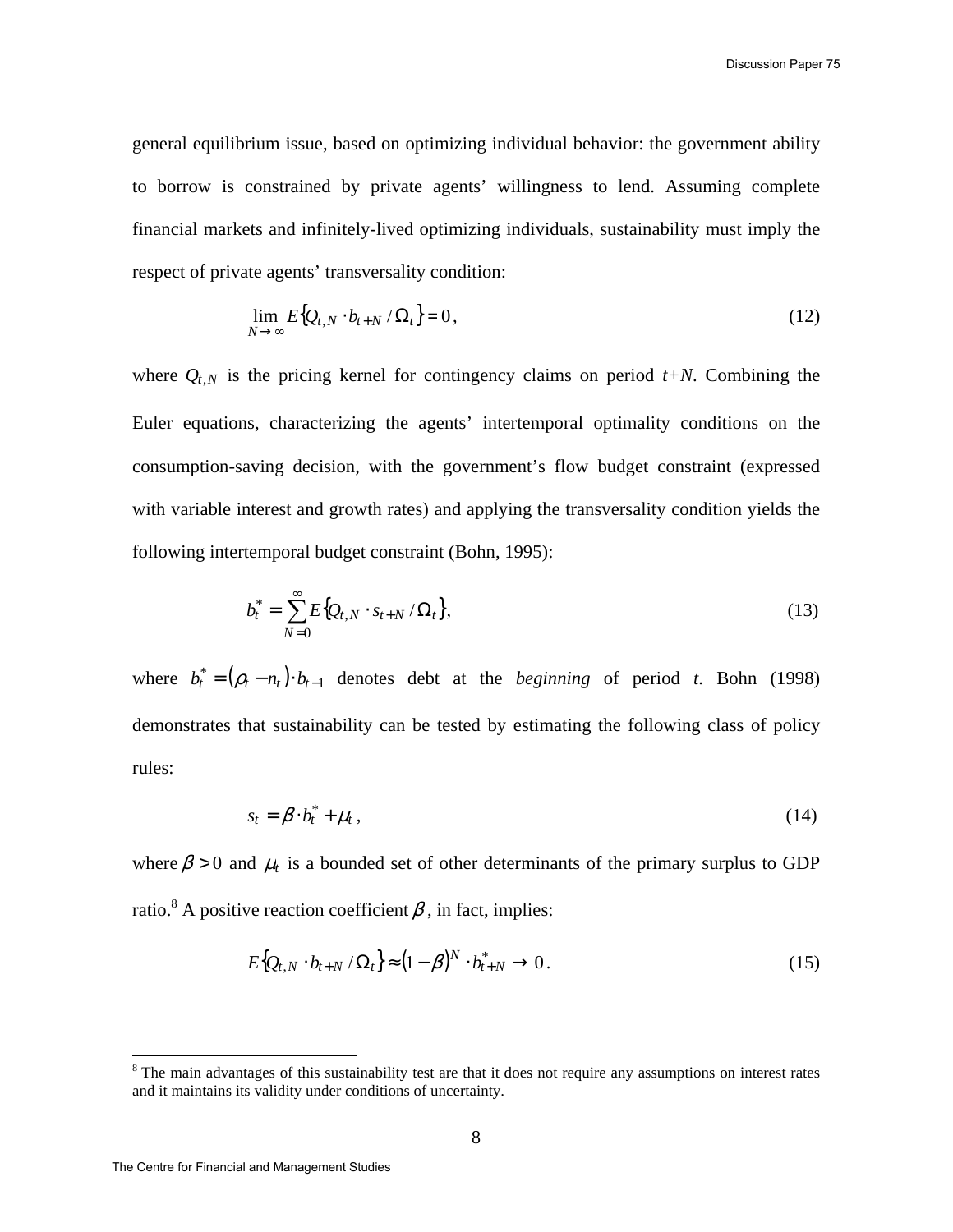Note that if public debt and primary surplus ratios to GDP both have unit roots and  $\mu_t$  is stationary,  $\beta > 0$  ensures cointegration between the two fiscal variables, thus satisfying the sustainability conditions obtained by Trehan and Walsh (1991). As a result, Trehan and Walsh's cointegration condition linking debt to primary surpluses implies an errorcorrection mechanism that can be interpreted as a fiscal reaction function (Bohn 2007).

In synthesis, sustainability surely holds if in the estimated fiscal policy rule one can detect a positive feedback reaction of the primary surplus to the debt-GDP ratio.

### **4. Combining Indicators and Tests**

The simultaneous use of tests and indicators provides additional information on the issue of government solvency.<sup>9</sup> Indicators are *forward looking*, responding to a set of current and expected future fiscal conditions and hence not possessing long memory. Tests, on the other hand, although implicitly generating forecasts, are *backward looking*, always relying on historical data. For this reason, indicators may respond faster than tests to changes in the fiscal position and therefore may signal the possible occurrence of a *systematic* change in the policy regime.

The two approaches could usefully be integrated. A possible strategy is shown in Figure 1. The basic idea is that tests and indicators simply reinforce each other when their predictions are not in conflict. In other words, when both tests and indicators (do not) show the existence of a solvency problem, (no) some correction in the fiscal stance is required. In the case of conflicting results, their interpretation is unclear. Indicators may signal the occurrence of a change in policy which may reverse the predictions of tests. A change in

<sup>&</sup>lt;sup>9</sup> An initial attempt to combine the two approaches is in de Luzenberger and Marini (1993).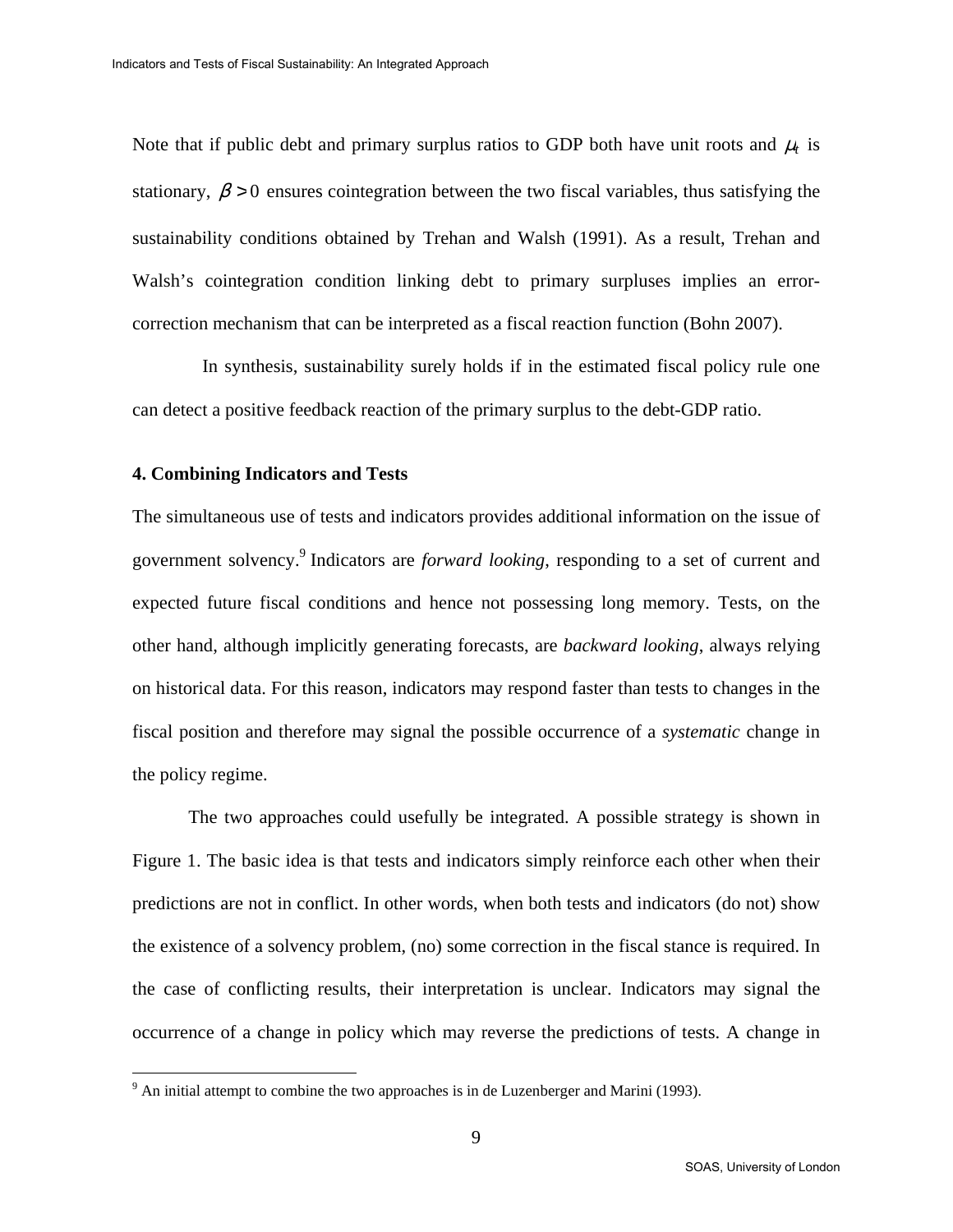the policy regime should, however, cause a structural break in the data generating process of the surplus, which can be detected using, e.g., a Chow-type test on the stability of the parameters of the surplus equation. Whether the results from indicators or from tests should be given priority in the assessment of the sustainability of public debt depend thus on the stability of the surplus equation.

In synthesis, in the case of conflicting results, the predictions of fiscal indicators about the issue of government solvency should be accepted if and only if one is able to detect the occurrence of a structural change in the fiscal policy regime. This is because the validity of *all* tests of sustainability is seriously questionable in the presence of a structural break. On the other hand, without a systematic break in policy, the predictions of tests are more reliable since the results of indicators are likely to reflect cyclical factors.

### **5. An Application to U.S. Data**

We apply the strategy suggested to the U.S. data over the post-World War II period. The annual data for the period 1948 to 2006 are obtained from *Historical Tables, Budget of the United States Government*, *Fiscal Year 2008* (see the Data Appendix for details).

Figures 2-4 show budget deficits, primary surpluses and public debt in the U.S. for 1948-2006, respectively. All variables are scaled by GDP. The U.S. post-World War II period has experienced systematic fiscal deficits. In particular, the deficit-GDP ratio has shown a sharp increase in the post-1970 and in the post-2000 periods. The primary surplus-GDP ratio presents a downward-trend in the 1948-1983 period, an upward-trend in the 1983-2000 period, and a strong deterioration in the post-2000 period. Increases in the public debt-GDP ratio are visible in the 1974-1993 period and in the post-2000 period.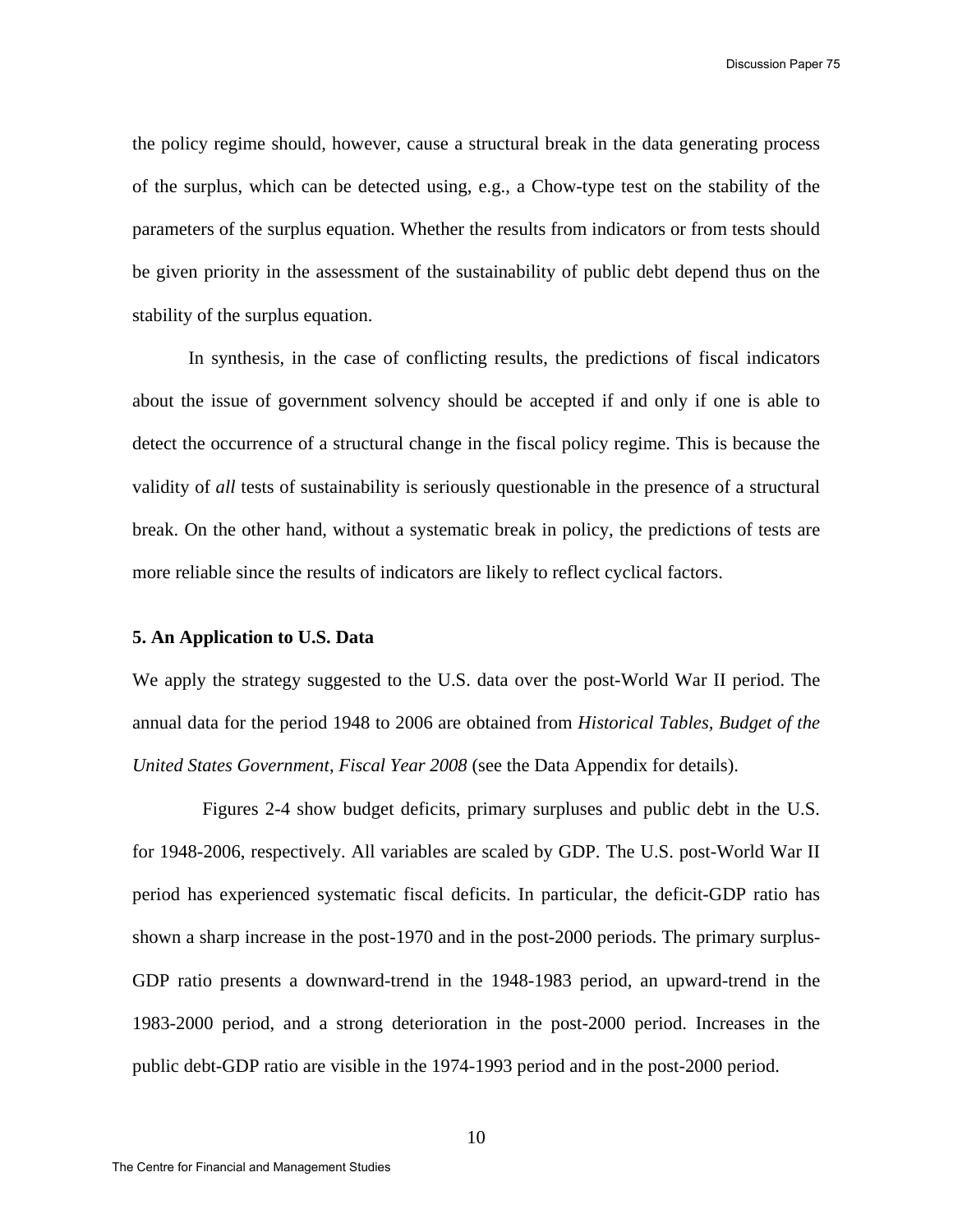The worsening of the U.S. fiscal balance in the post-2000 period has given rise to serious concerns over a potential sustainability problem. Such concerns are periodically expressed by the Congressional Budget Office (CBO). In a recent study by the CBO (2007) it is contended that "for the years beyond 2017… policies reflected in both CBO's baseline and the President's proposals are unsustainable in the long run".

Figures 5-6 show the behavior of fiscal indicators.<sup>10</sup> Figure 4 displays the primary gap. Figure 5 displays the two, three and five years tax gaps. The computation of the tax gaps for recent years utilizes the forecasts of fiscal variables contained in *Historical Tables, Budget of the United States Government*, *Fiscal Year 2008*, that are available until 2012. Both the primary gap and the tax gaps show a high volatility within the sample and the possible existence of a sustainability problem starting from 2001. The recent behavior of tax gaps, whose positive values indicate a need for future fiscal corrections, appears to be consistent with the predictions presented by the CBO (2005), which points out that "even if taxation reached levels that were unprecedented in the United States, current spending policies could become financially unsustainable".

We now test the sustainability of U.S. fiscal policy using historical data. In particular, we test whether the U.S. fiscal history displays a robust positive reaction of the primary surplus-GDP ratio to the public debt-GDP ratio. As shown in Section 3, such a positive response is sufficient for sustainability.

A preliminary analysis of data using unit root tests for the debt-GDP ratio *b<sup>t</sup>* , the primary surplus-GDP ratio  $s_t$  and the deficit-GDP ratio  $d_t$  is illustrated in Tables 1-3,

<u>.</u>

<sup>&</sup>lt;sup>10</sup> The fiscal indicators (3) and (4)-(5) are constructed using averages over the last 10 years to express the growth-adjusted interest rate, as suggested by Blanchard (1990).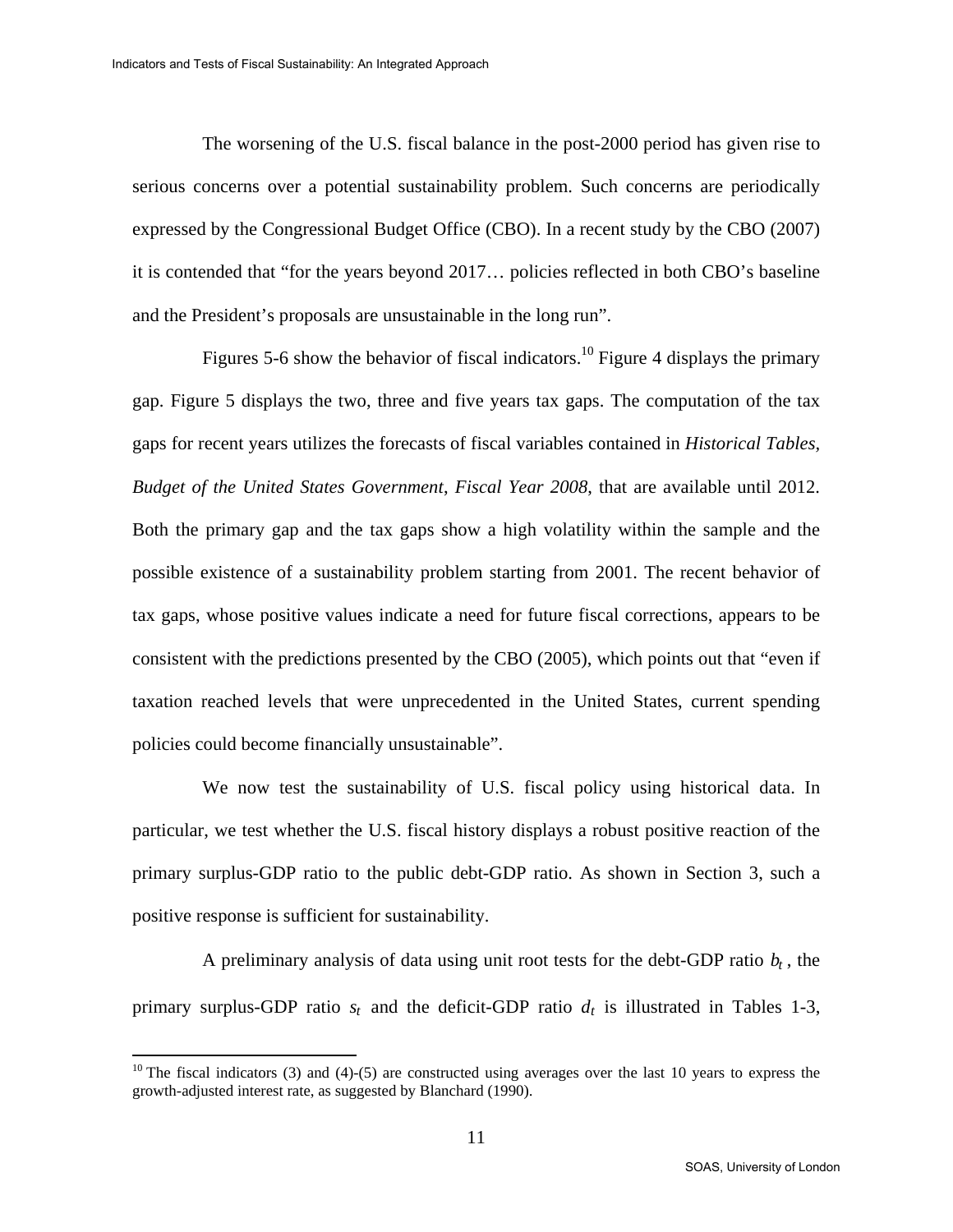Discussion Paper 75

respectively. From the unit root analysis, both  $b_t$  and  $s_t$  appear to be I(1) over the sample considered. This suggests specifying the possible relationship between the primary surplus-GDP ratio and the public debt-GDP ratio using a dynamic Error Correction Model (ECM) (Sargan, 1964; Engle and Granger, 1987). This empirical specification enables us to incorporate the presence of inertia, which represents a typical feature of policy reaction functions. As a result, we take into account the possibility of a gradual adjustment in the response of the primary surplus to debt. A gradual fiscal stabilization policy can take place due, for example, to the presence of distortionary taxation or political costs. At the same time, the ECM constitutes an adequate estimation procedure in the presence of cointegrated variables according to Granger's Representation Theorem.

The estimated equation is a second-order ECM, given by:

$$
\Delta s_t = \beta_0 + \beta_1 \cdot \Delta b_t^* + \beta_2 \cdot \Delta s_{t-1} + \beta_3 \cdot \Delta b_{t-1}^* + \beta_4 \cdot s_{t-2} + \beta_5 \cdot b_{t-2}^* + \mu_t. \tag{16}
$$

A non-linear long-run estimator of the reaction of the surplus-GDP ratio to the *beginningof-period* debt-GDP ratio is given by:

$$
\hat{\beta} = -\frac{\hat{\beta}_5}{\hat{\beta}_4}.\tag{17}
$$

Table 4 displays the results of the Ordinary Least Squares estimation of the ECM equation (16). The estimated long-run response of the primary surplus to debt is  $(0.031649/0.47349) = 0.0667$ , which is positive and statistically significant. This means that an increase in the debt-GDP ratio, say, by 10% increases the primary surplus-GDP ratio by 0.667% eventually. In the estimated equation, there is neither residual serial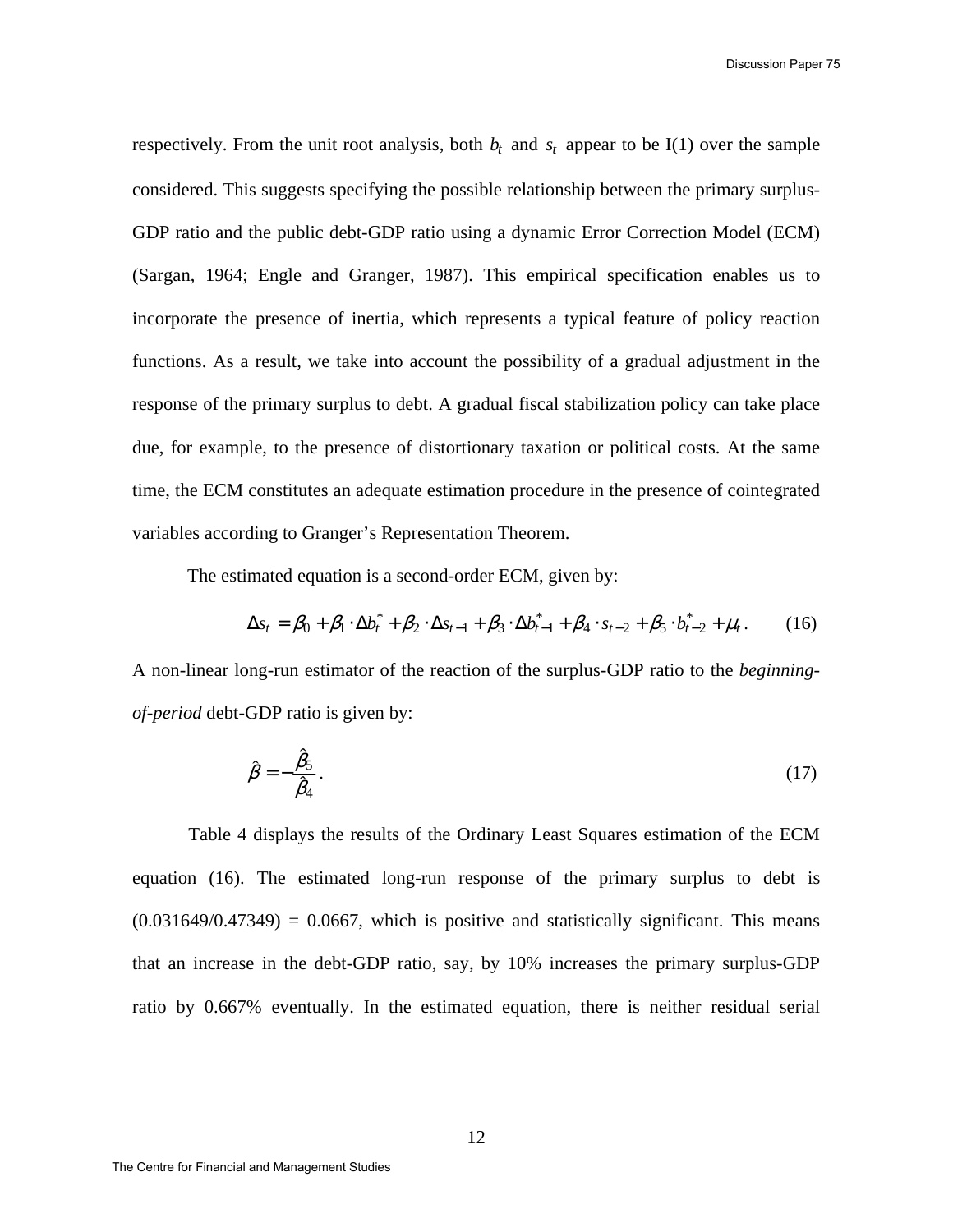<u>.</u>

correlation nor heteroskedasticity. The residuals are I(0) and normally distributed. The hypothesis that the model is correctly specified is statistically supported.

Table 5 confirms the robustness of a positive relationship between the surplus-GDP ratio and the debt-GDP ratio. It shows that we can detect a long-run positive relationship analyzing sub-samples as well. The estimated surplus response to public debt is 0.097 for 1960-2006 (Regression (a)), 0.098 for 1970-2006 (Regression (b)), and 0.099 for 1980-2006 (Regression (c)). This indicates the occurrence of a systematic long-run feedback reaction of the fiscal authorities to the debt-GDP ratio, in favor of the sustainability hypothesis.

To sum up, the "warnings" of fiscal indicators, based on forecasts, are reversed by the predictions of the test, based on historical data, according to which the hypothesis of an unsustainable course of U.S. fiscal policy is strongly rejected. Hence, we test for a structural break to have occurred in  $2001$ .<sup>11</sup> The Chow test is computed for both the primary surplus-GDP ratio when specified in first differences and the data generating process of the primary surplus-GDP ratio given by the fiscal policy reaction function (16).

Tables 6-7 give the results. From Table 6, the value of the Chow test for the change in the surplus-GDP ratio is 1.4524 using 2001-2006 as the forecast period, and 0.78057 using 2001-2012 as the forecast period.<sup>12</sup> Both values of the test statistics are less than the 95% critical values (2.2826 and 1.9475, respectively). From Table 7, the value of the Chow test on the equality of the parameters of the surplus equation (16) is 0.65552

 $11$  The issue of structural shifts in the U.S. fiscal policy history has been extensively discussed in the literature. See, e.g., Hakkio and Rush (1991), Tanner and Liu (1994), Haug (1995), and Quintos (1995). For the identification of "threshold effects" see Arestis, Cipollini and Fattouh (2004), and Cipollini, Fattouh and Mouratidis (2007).

<sup>&</sup>lt;sup>12</sup> In the latter case, we use the forecasts contained in *Historical Tables, Budget of the United States Government*, *Fiscal Year 2008*.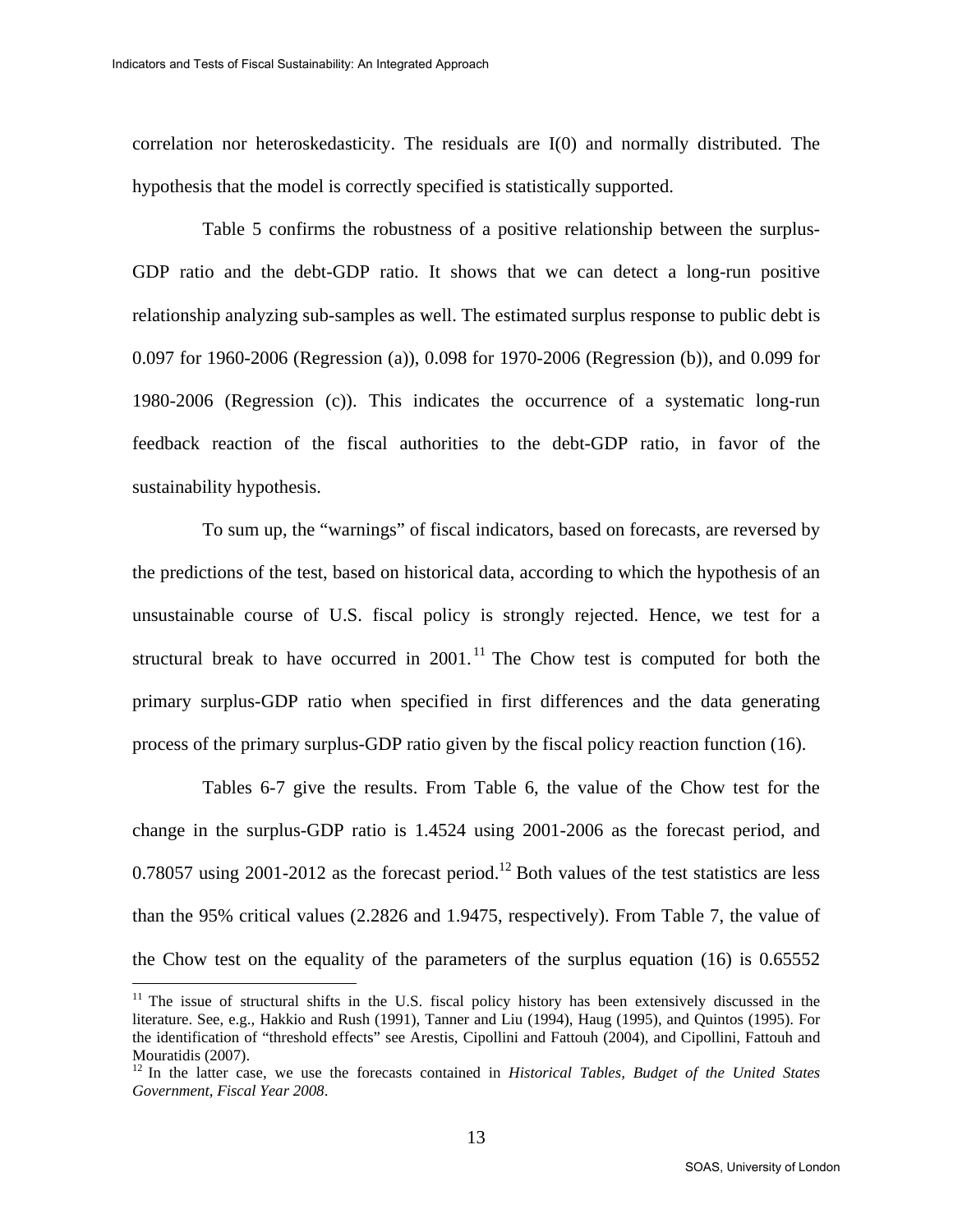Discussion Paper 75

using 2001-2006 as the forecast period, and 0.49755 using 2001-2012 as the forecast period. Both values of the test statistics are less than the 95% critical values (2.3083 and 1.9745, respectively). In all cases considered, the hypothesis of a structural break is rejected by the data.

In conclusion, the absence of a structural change in regime is a critical signal in favor of the sustainability hypothesis. It leads us to accept the sustainability predictions of the test and to conclude that the potentially unsustainable course of U.S. fiscal policy from 2001 onwards, suggested by the use of fiscal indicators, is likely to reflect cyclical factors. In other words, indicators are merely signalling the occurrence of a transitory period of high deficits. Such a short term phenomenon does not appear to have any substantial implication for the soundness and consistency of long-term fiscal policy.

### **5. Conclusions**

The evolution of public debt in OECD countries requires some form of monitoring. In the present paper, we have proposed a simple strategy that enables one to integrate the use of indicators and tests of fiscal sustainability. Indicators are *forward looking*, in the sense that they are based on published forecasts, thereby reacting to a set of current and expected future conditions in fiscal policy. Tests, on the other hand, are *backward looking*, in the sense that they are based on a sample of past data. Our integrated approach allows to test the consistency of fiscal plans over the relevant sample period. Fiscal indicators derived from the present value budget constraint should also be calculated. Their interpretation, however, must be made contingent on results by tests, that is, according to whether or not there is a genuine sustainability problem.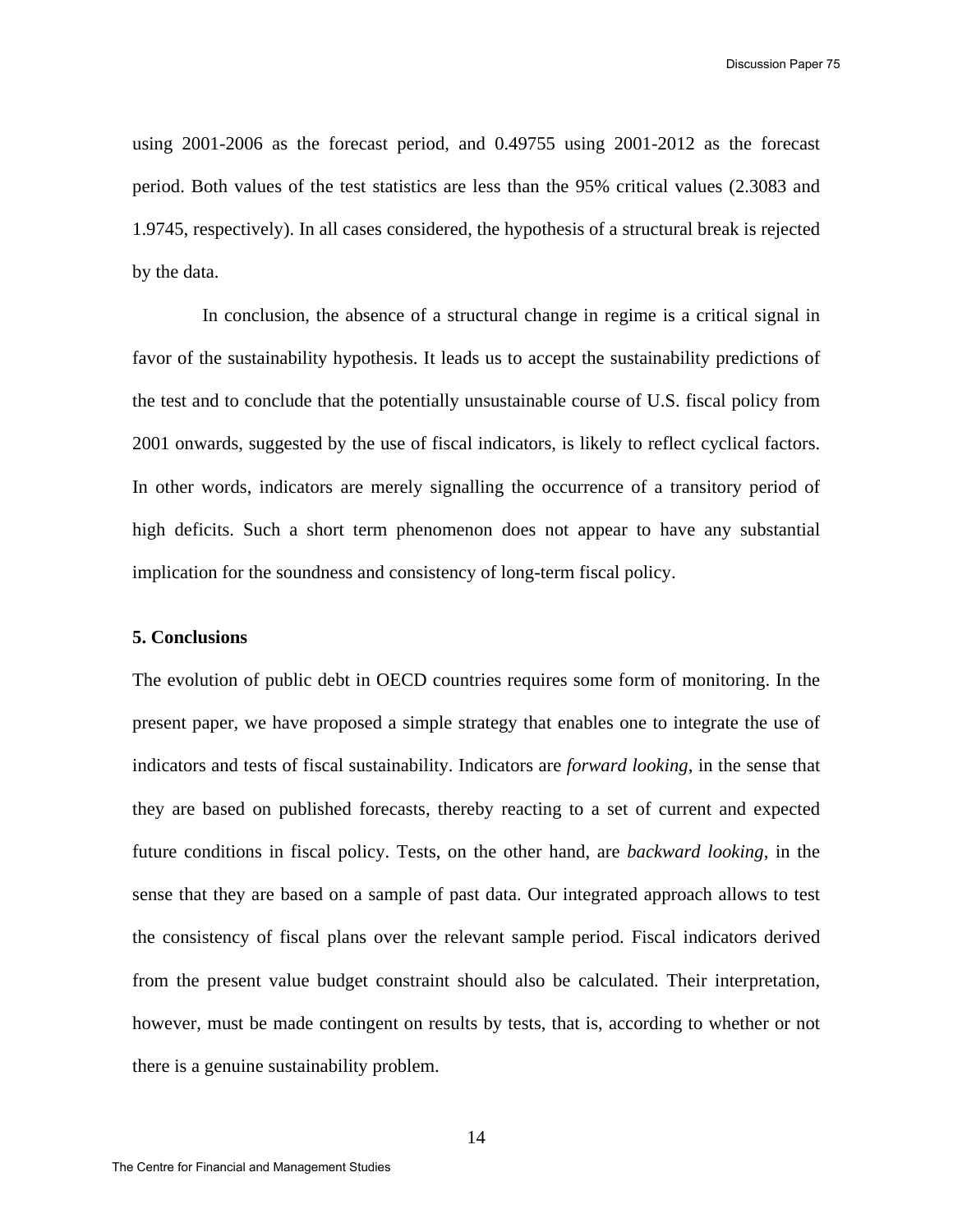For instance, our results for the U.S. post-World War II data reinforce the earlier finding of sustainability obtained by Bohn (1998, 2005). According to the test performed, which is based on an Error Correction Model to allow for the possibility that the primary surplus adjusts gradually to achieve sustainability, the conduct of fiscal policy within sample is consistent with government solvency. On the other hand, indicators show the need for some fiscal adjustment starting from 2001 onwards.

When indicators and tests give conflicting results, the stability of the surplus data generating process should be checked in order to establish whether indicators are merely responding to contingent factors or are detecting the existence of long-term sustainability problems. In the case considered here, the indicators fail to signal the existence of a structural break in the primary surplus to GDP ratio. Deficit increases in the U.S. were thus a transitory phenomenon to be eventually reversed.

In conclusion, an important insight of our paper is that empirical study of government solvency requires the simultaneous analysis of indicators and tests. Research aimed at further integrating the formulation of indicators of sustainability with testing techniques promises to be fruitful for policy evaluation and design.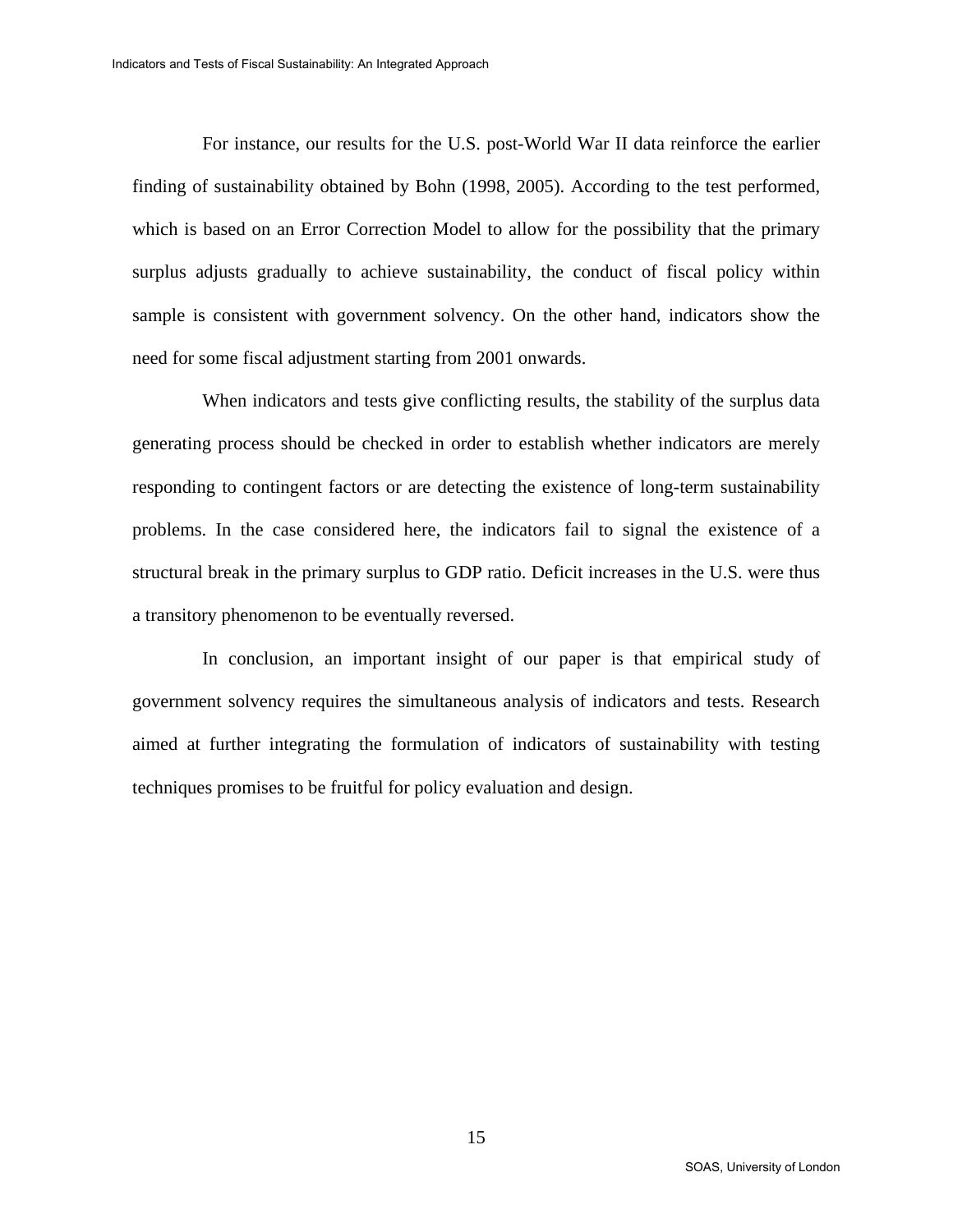Discussion Paper 75

### **Data Appendix**

The data are taken from *Historical Tables, Budget of the United States Government*, *Fiscal Year 2008* (URL: http://www.whitehouse.gov/omb/budget/fy2008/). The debt series *b<sup>t</sup>* is the Gross Federal Debt Held by the Public at the end of the fiscal year divided by the GDP of the same fiscal year. The primary surplus  $s_t$  is constructed by dividing the difference of Federal Receipts and Federal Non-Interest Outlays by GDP. Consistently with Bohn (2005), the interest rate on public debt is computed as the ratio of interest payments over the average of outstanding public debt at the start and at the end of each fiscal year. The main advantage of this procedure is that it takes into account the fact that government debt is composed of a portfolio of securities with different interest rates.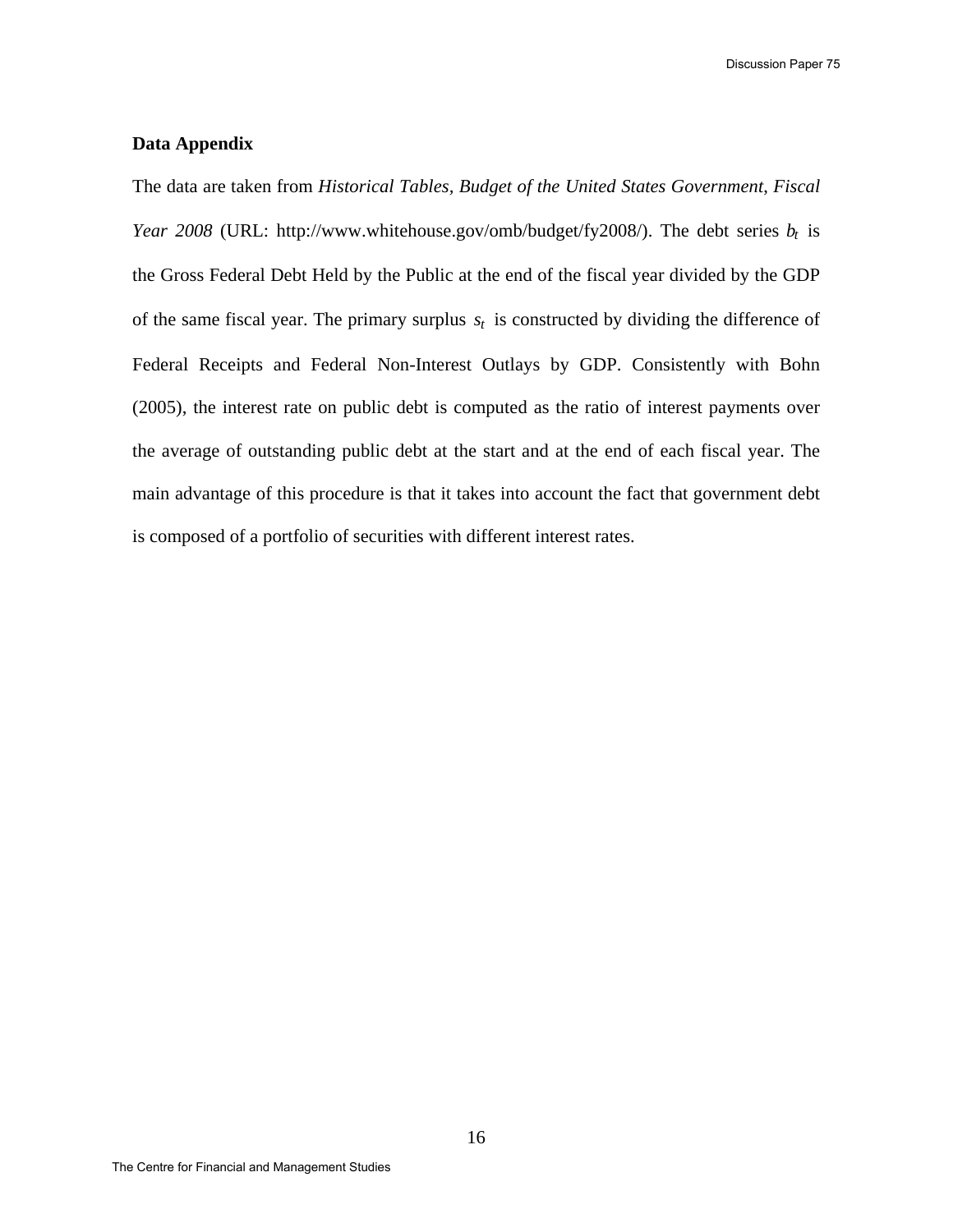

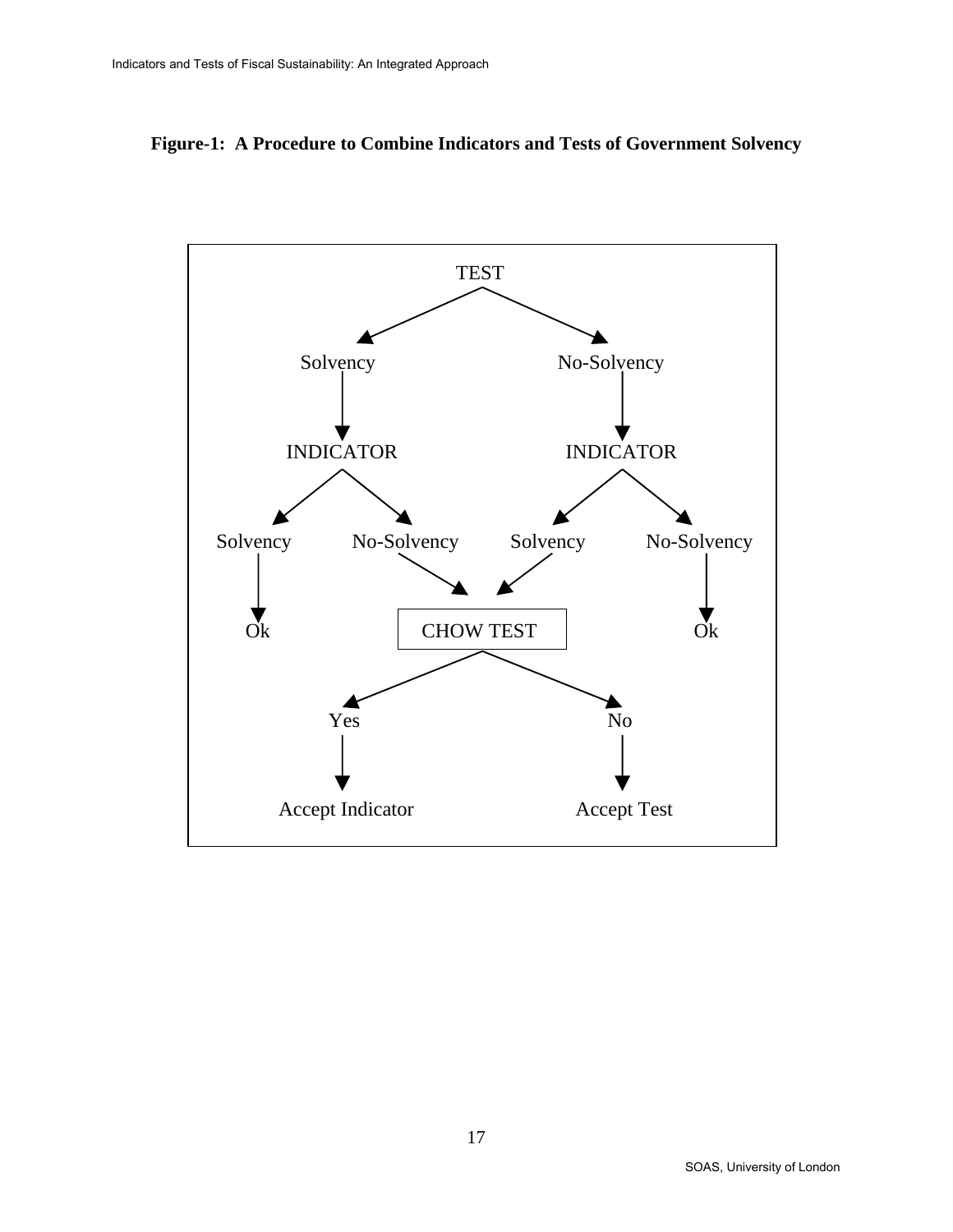

**Figure-2: The U.S. Deficit in Percent of GDP, 1948-2006**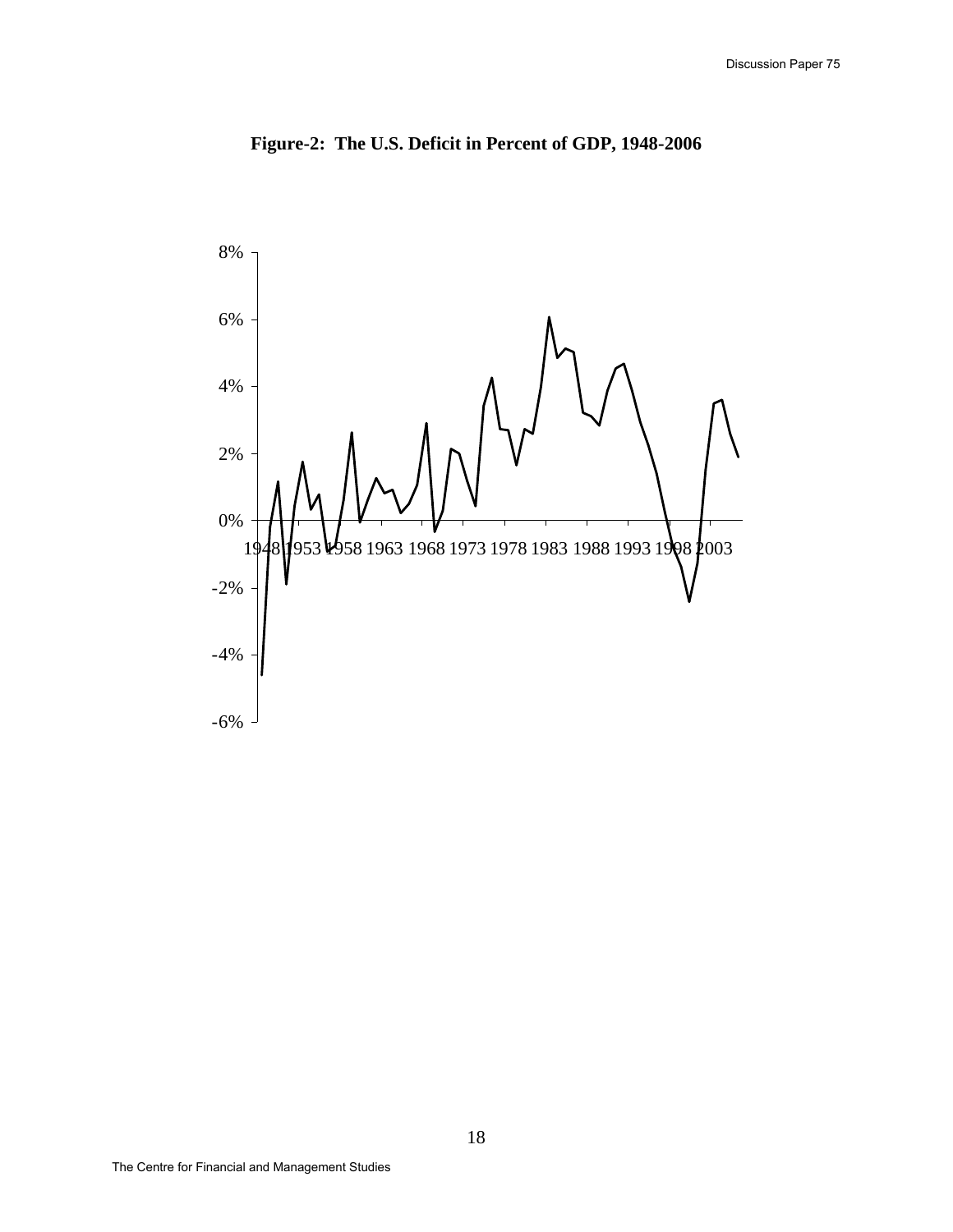

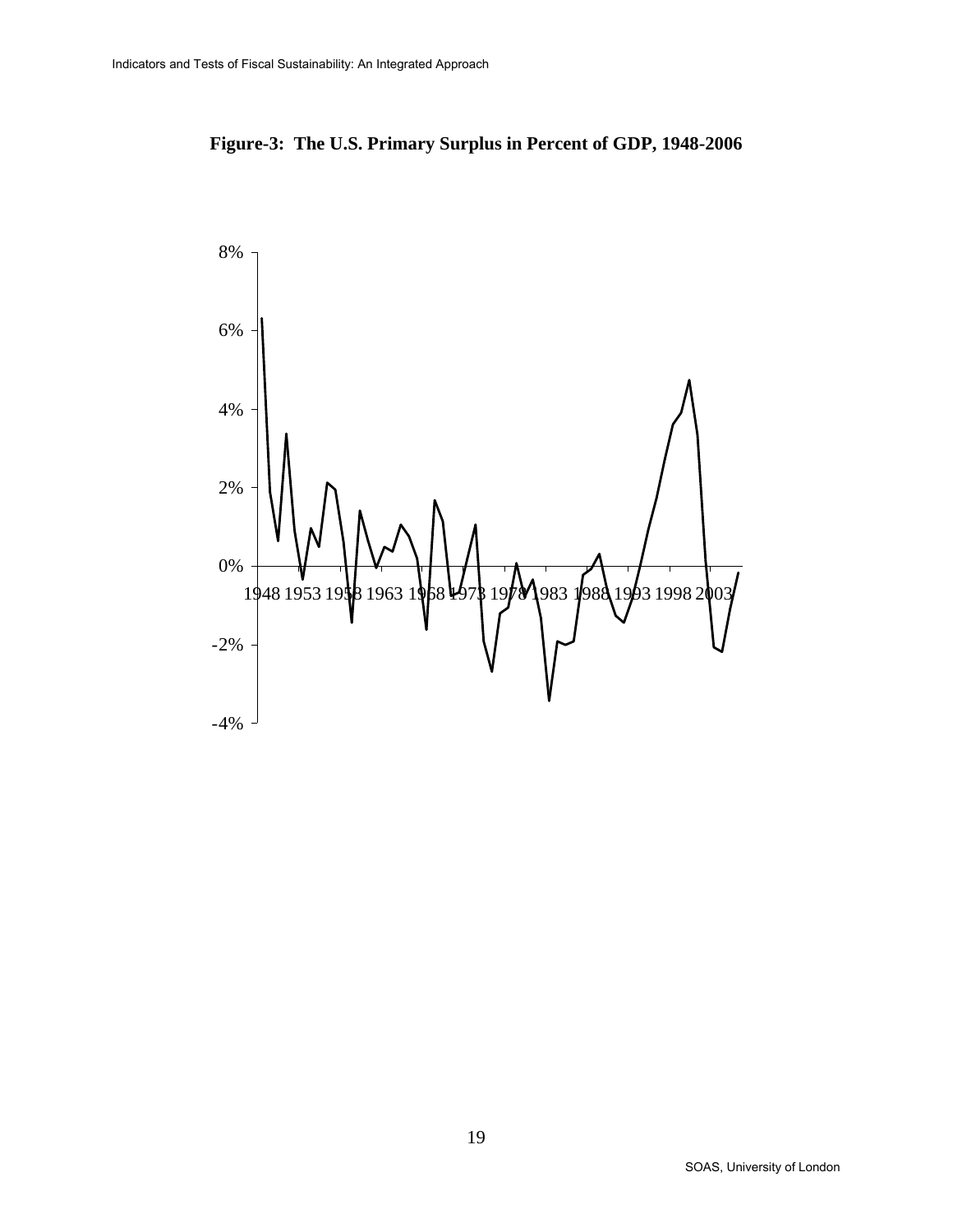

**Figure-4: The U.S. Public Debt in Percent of GDP, 1948-2006**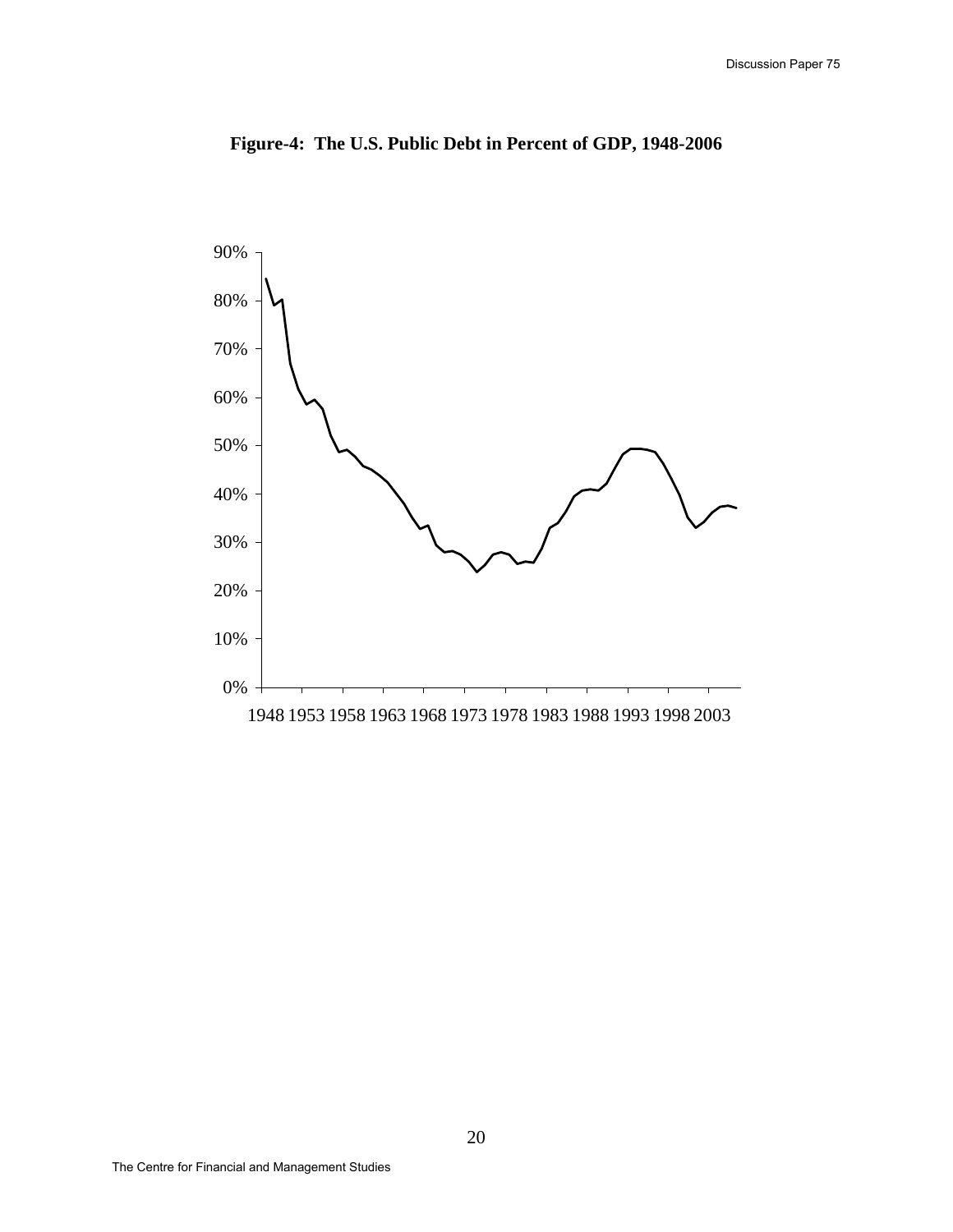

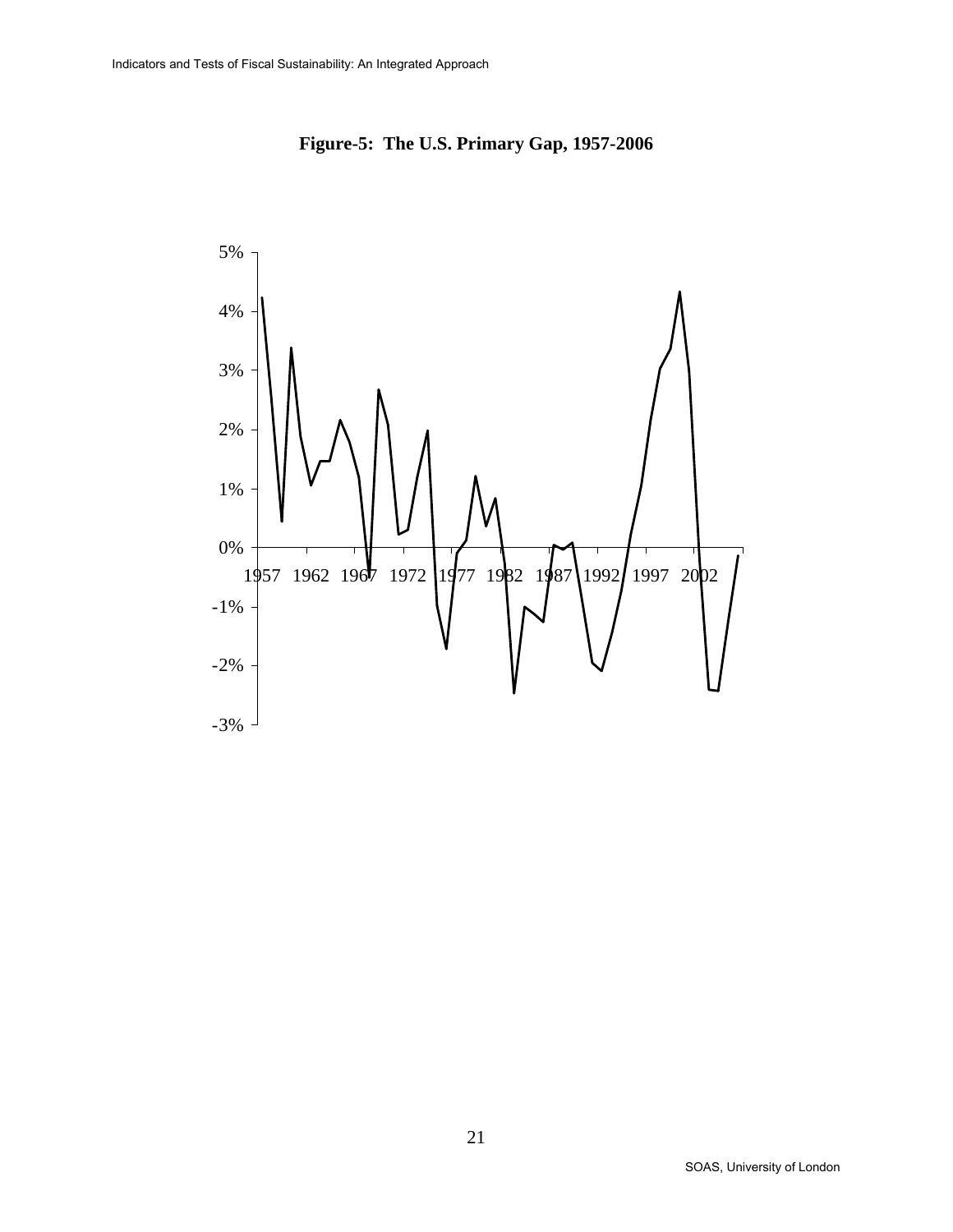



# Legenda:

|           | 2 Years Tax Gap |
|-----------|-----------------|
| _________ | 3 Years Tax Gap |
| --------  | 5 Years Tax Gap |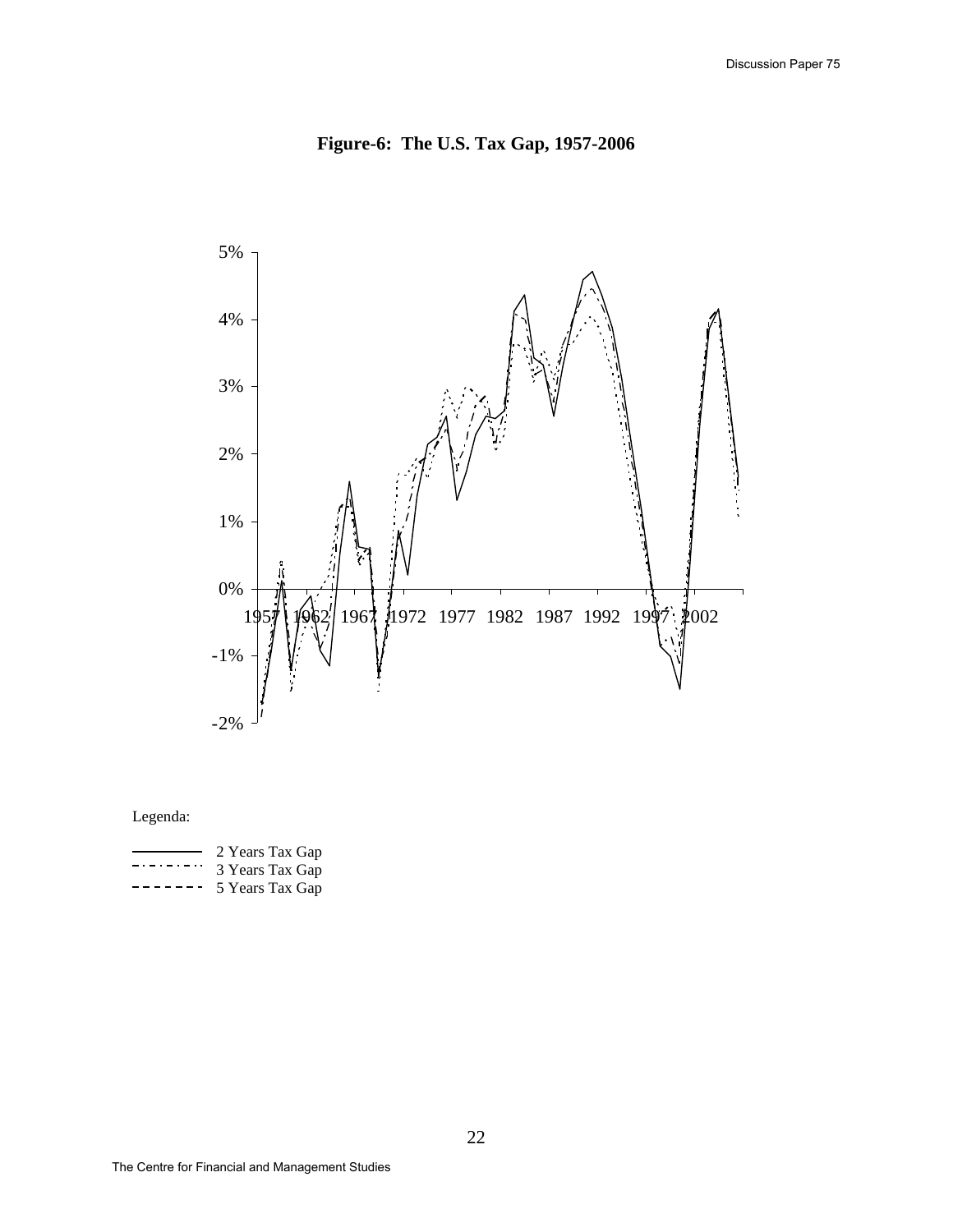## **Table-1: Unit Root Tests: The U.S. Public Debt in Percent of GDP, 1948-2006**

|        | <b>Test statistic</b> | LL       | AIC      | <b>SBC</b> | <b>HQC</b> |
|--------|-----------------------|----------|----------|------------|------------|
| DF     | $-2.3140$             | 136.9898 | 133.9898 | 131.0063   | 132.8392   |
| ADF(1) | $-1.8758$             | 146.2019 | 142.2019 | 138.2239   | 140.6677   |
| ADF(2) | $-2.0586$             | 147.3098 | 142.3098 | 137.3374   | 140.3922   |
| ADF(3) | $-2.0365$             | 147.3103 | 141.3103 | 135.3433   | 139.0090   |
| ADF(4) | $-1.9523$             | 149.3421 | 142.3421 | 135.3806   | 139.6573   |
|        |                       |          |          |            |            |

#### (a) Unit root tests for the variable  $b_t$

**(b)** Unit root tests for the variable  $\Delta b_t$ 

|        | <b>Test statistic</b> | LL       | <b>AIC</b> | <b>SBC</b> | <b>HQC</b> |
|--------|-----------------------|----------|------------|------------|------------|
| DF     | $-3.7755$             | 140.7638 | 138.7638   | 136.7935   | 138.0061   |
| ADF(1) | $-3.8565$             | 141.2893 | 138.2893   | 135.3339   | 137.1528   |
| ADF(2) | $-3.5650$             | 141.5923 | 137.5923   | 133.6517   | 136.0770   |
| ADF(3) | $-2.6190$             | 143.8900 | 138.8900   | 133.9643   | 136.9958   |
| ADF(4) | $-2.4512$             | 144.0220 | 138.0220   | 132.1111   | 135.7489   |

Notes:

The Dickey-Fuller regressions in Table 1a include an intercept and a linear trend.

The Dickey-Fuller regressions in Table 1b include an intercept but not a trend.

95% critical value for the augmented Dickey-Fuller statistic with an intercept and a linear trend = –3.4935. 95% critical value for the augmented Dickey-Fuller statistic with an intercept but not a trend  $= -2.9167$ .

- LL = Maximized log-likelihood
- AIC = Akaike Information Criterion

SBC = Schwarz Bayesian Criterion

HQC = Hannan-Quinn Criterion

From Table 1a, we cannot reject the hypothesis that the debt-GDP ratio  $b_t$  is I(1). The SBC and the HQC for the Dickey-Fuller regressions with intercept and a linear trend support an ADF(1) specification. The test statistic for the ADF(1) is −1.8758, which is greater than the 95% critical value for the augmented-Dickey-Fuller statistic (−3.4935). The AIC would tend to support the choice of an ADF(4) specification, for which again we cannot reject that  $b_t$  is I(1). The unit root tests reported in Table 1b are consistent with the hypothesis that ∆*b<sup>t</sup>* is I(0). The SBC and the HQC for the Dickey-Fuller regressions with intercept and without trend lead to the choice of a DF specification. The value of the test statistic for the DF specification is −3.7755, which is less than the 95% critical value for the Dickey-Fuller statistic (−2.9167). The AIC would instead select an ADF(3) specification, for which the hypothesis of a unit root cannot be rejected even for  $\Delta b_t$ . However, the AIC tends to overestimate the number of parameters whereas the SBC and the HQC are consistent estimators.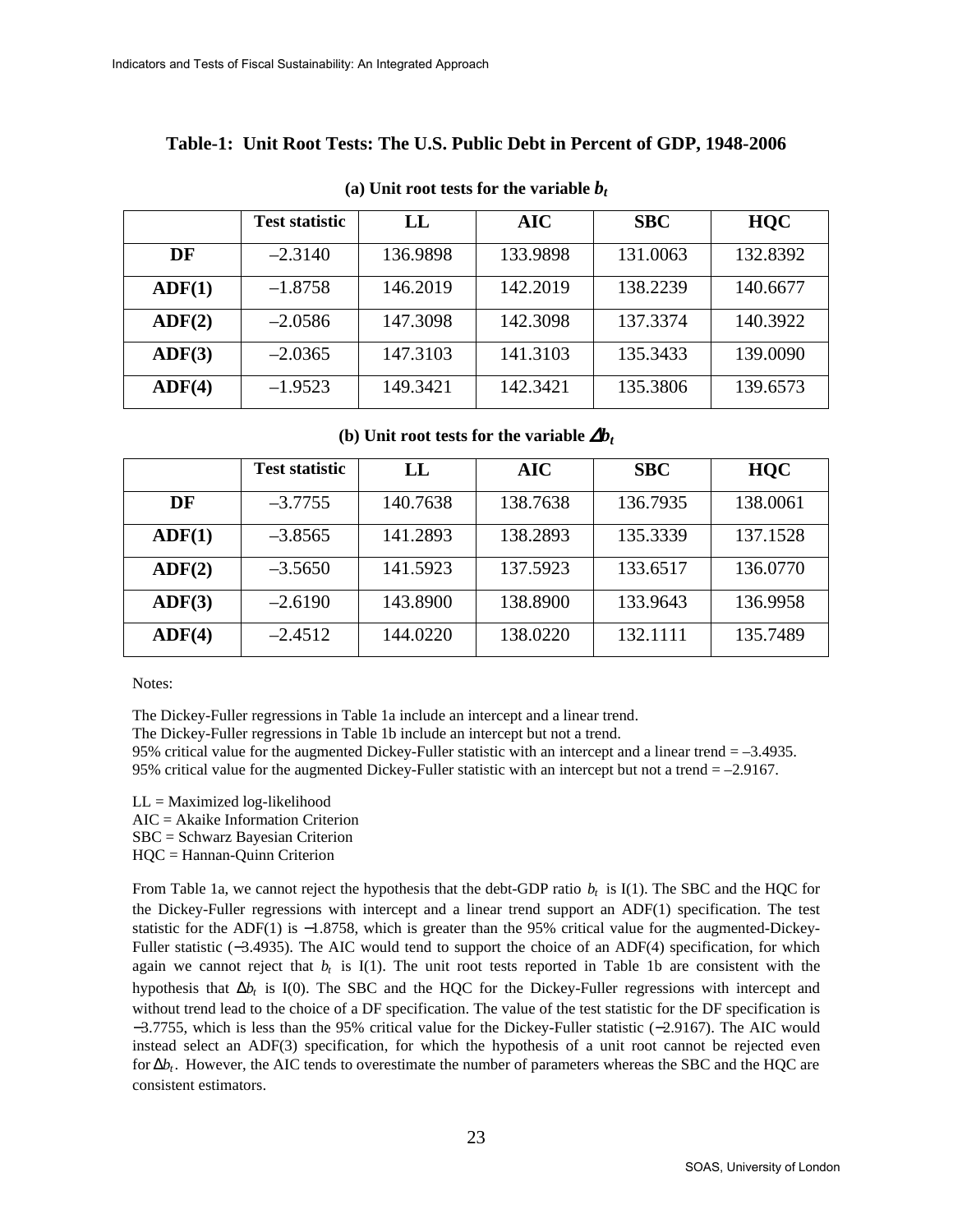### **Table-2: Unit Root Tests: The U.S. Primary Surplus in Percent of GDP, 1948-2006**

|                 | <b>Test statistic</b> | LL       | AIC      | <b>SBC</b> | <b>HQC</b> |
|-----------------|-----------------------|----------|----------|------------|------------|
| DF              | $-3.0358$             | 161.9850 | 158.9850 | 156.0015   | 157.8344   |
| ADF(1)          | $-3.3351$             | 162.9315 | 158.9315 | 154.9535   | 157.3973   |
| $\text{ADF}(2)$ | $-2.7661$             | 163.0613 | 158.0613 | 153.0889   | 156.1437   |
| ADF(3)          | $-2.7799$             | 163.2719 | 157.2719 | 151.3050   | 154.9707   |
| ADF(4)          | $-2.5984$             | 163.2803 | 156.2803 | 149.3189   | 153.5955   |

# **(a) Unit root tests for the variable** *s<sup>t</sup>*

**(b)** Unit root tests for the variable  $\Delta s_t$ 

|               | <b>Test statistic</b> | LL       | AIC      | <b>SBC</b> | <b>HQC</b> |
|---------------|-----------------------|----------|----------|------------|------------|
| DF            | $-7.2688$             | 154.5477 | 152,5477 | 150.5774   | 151.7900   |
| $\bf{ADF}(1)$ | $-6.3864$             | 155.8301 | 152.8301 | 149.8747   | 151.6936   |
| ADF(2)        | $-5.0076$             | 155.9676 | 151.9676 | 148.0271   | 150.4523   |
| ADF(3)        | $-4.7651$             | 156.6700 | 151.6700 | 146.7442   | 149.7758   |
| ADF(4)        | $-4.1960$             | 156.7360 | 150.7360 | 144.8252   | 148.4630   |

Notes:

The Dickey-Fuller regressions in Table 2a include an intercept and a linear trend.

The Dickey-Fuller regressions in Table 2b include an intercept but not a trend.

95% critical value for the augmented Dickey-Fuller statistic with an intercept and a linear trend = –3.4935. 95% critical value for the augmented Dickey-Fuller statistic with an intercept but not a trend = –2.9167.

- LL = Maximized log-likelihood
- AIC = Akaike Information Criterion
- SBC = Schwarz Bayesian Criterion HQC = Hannan-Quinn Criterion

From Table 2a, we cannot reject the hypothesis that the primary surplus-GDP ratio  $s_t$  is I(1). The AIC, the SBC and the HQC all select a DF specification. The test statistic for the DF regression is −3.0358, which is greater than the 95% critical value for the Dickey-Fuller statistic (−3.4935). Table 2b provides empirical support to the hypothesis that ∆*s<sup>t</sup>* is I(0). The SBC and the HQC conduct to a DF specification. The value of the test statistic for the DF specification is −7.2688, which is less than the 95% critical value for the Dickey-Fuller statistic (−2.9167). The AIC would tend to support an ADF(1) specification, which again allows us to reject the hypothesis of a unit root in  $\Delta s_t$ .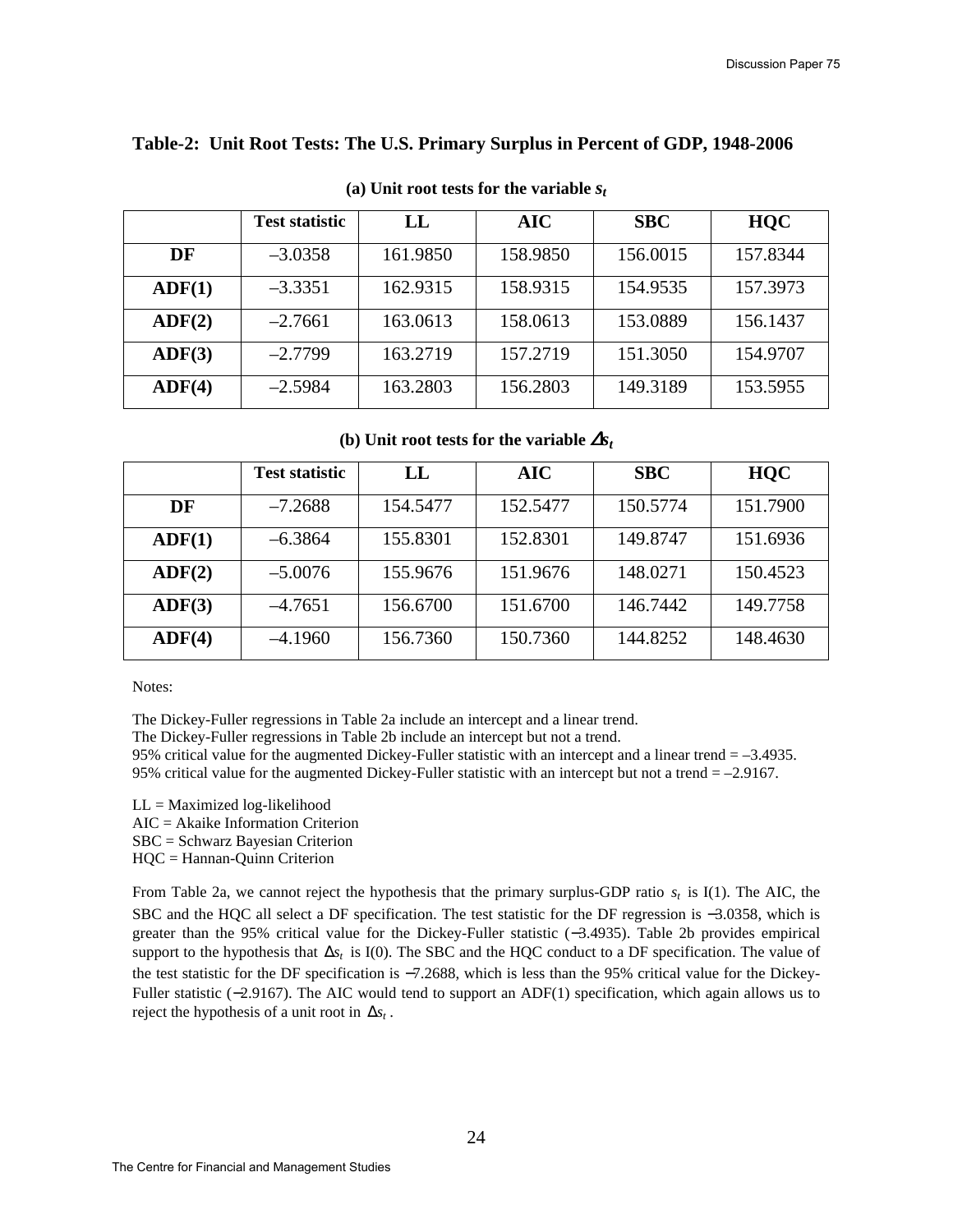# **Table-3: Unit Root Tests: The U.S. Deficit in Percent of GDP, 1948-2006**

|        | <b>Test statistic</b> | LL       | AIC      | <b>SBC</b> | <b>HQC</b> |
|--------|-----------------------|----------|----------|------------|------------|
| DF     | $-2.6884$             | 162.2635 | 159.2635 | 156.2801   | 158.1129   |
| ADF(1) | $-2.9097$             | 162.9188 | 158.9188 | 154.9408   | 157.3846   |
| ADF(2) | $-2.3767$             | 163.2697 | 158.2697 | 153.2972   | 156.3520   |
| ADF(3) | $-2.3401$             | 163.3320 | 157.3320 | 151.3651   | 155.0308   |
| ADF(4) | $-2.1496$             | 163.3761 | 156.3761 | 149.4147   | 153.6913   |

#### **(a) Unit root tests for the variable** *d<sup>t</sup>*

 **(b) Unit root tests for the variable** <sup>∆</sup>*d<sup>t</sup>*

|        | <b>Test statistic</b> | LL       | <b>AIC</b> | <b>SBC</b> | <b>HQC</b> |
|--------|-----------------------|----------|------------|------------|------------|
| DF     | $-7.2656$             | 155.7211 | 153.7211   | 151.7508   | 152.9634   |
| ADF(1) | $-6.3709$             | 156.9546 | 153.9546   | 150.9992   | 152.8181   |
| ADF(2) | $-4.9955$             | 157.0822 | 153.0822   | 149.1416   | 151.5668   |
| ADF(3) | $-4.7317$             | 157.7469 | 152.7469   | 147.8212   | 150.8527   |
| ADF(4) | $-4.1413$             | 157.7962 | 151.7962   | 145.8853   | 149.5232   |

Notes:

The Dickey-Fuller regressions in Table 3a include an intercept and a linear trend.

The Dickey-Fuller regressions in Table 3b include an intercept but not a trend.

95% critical value for the augmented Dickey-Fuller statistic with an intercept and a linear trend = –3.4935. 95% critical value for the augmented Dickey-Fuller statistic with an intercept but not a trend = –2.9167.

 $LL =$  Maximized log-likelihood

AIC = Akaike Information Criterion

SBC = Schwarz Bayesian Criterion

HQC = Hannan-Quinn Criterion

From Table 3a, we cannot reject the hypothesis that the deficit-GDP ratio  $d_t$  is I(1). The AIC, the SBC and the HQC all support a DF specification. The value of the test statistic for the DF specification is −2.6884, which is greater than the 95% critical value for the Dickey-Fuller statistic (−3.4935). The results illustrated in Table 3b are consistent with the hypothesis that ∆*d<sup>t</sup>* is I(0). The SBC and the HQC lead to select a DF specification. The value of the test statistic for the DF specification is  $-7.2656$ , which is less than the 95% critical value for the Dickey-Fuller statistic (−2.9167). The AIC would support an ADF(1) specification, for which again we reject the hypothesis of a unit root in ∆*d<sup>t</sup>* .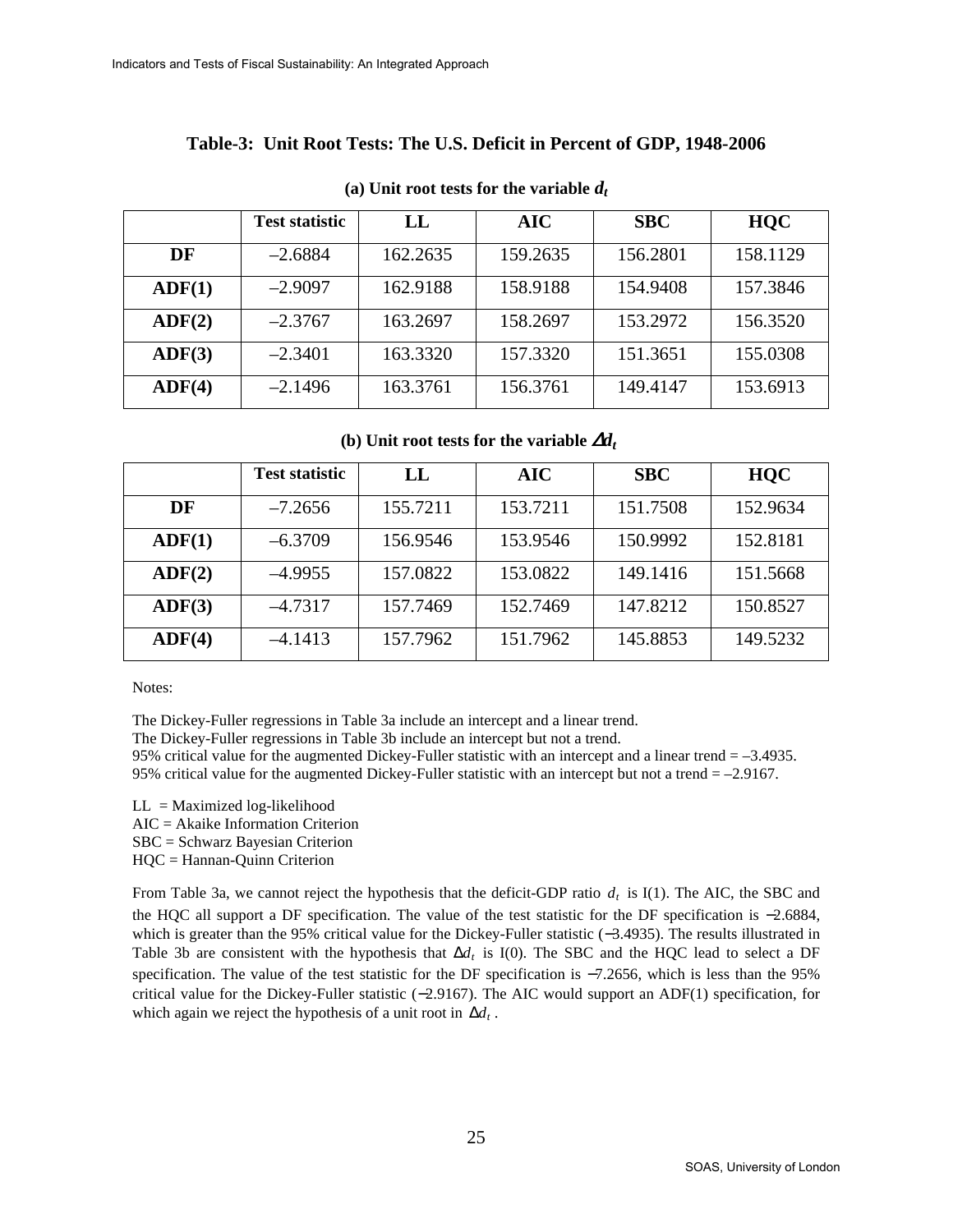| Dependent variable:             | <b>Regression coefficient</b> |
|---------------------------------|-------------------------------|
| $\Delta s_t$                    |                               |
| constant                        | $-0.012348**$                 |
|                                 | (0.0057002)                   |
| $\Delta b_{t}^{*}$              | $-0.23182**$                  |
|                                 | (0.10156)                     |
| $\Delta s_{t-1}$                | $-0.44642***$                 |
|                                 | (0.14457)                     |
| $\Delta b_{t-1}^*$              | $0.24227**$                   |
|                                 | (0.10213)                     |
| $s_{t-2}$                       | $-0.47349**$                  |
|                                 | (0.15512)                     |
| $b_{t-2}^*$                     | $0.031649**$                  |
|                                 | (0.014172)                    |
| $F$ test                        | $F(5,51) = 6.0516***$         |
| Serial correlation <sup>1</sup> | $\chi^2(1) = 0.90644$         |
| Heteroskedasticity <sup>2</sup> | $F(1,55) = 0.091382$          |
| Residuals unit root test        | $DF = -7.8465**[-5.0141^3]$   |
| Normality <sup>4</sup>          | $\chi^2(2) = 1.5700$          |
| Functional form <sup>5</sup>    | $F(1,50) = 0.073850$          |

# **Table-4: The Relationship between the Primary Surplus-GDP Ratio and the Public Debt-GDP Ratio, 1948-2006**

Notes:

Standard errors in brackets.

- 1. Lagrange Multiplier (LM) test of residual serial correlation (Godfrey, 1978a, 1978b).
- 2. Test based on the regression of squared residuals on squared fitted values (Koenker, 1981).
- 3. 95% critical value of the Dickey-Fuller statistic (MacKinnon, 1991).
- 4. Jarque-Bera test of skewness and kurtosis of residuals (Jarque and Bera, 1987).
- 5. Ramsey's RESET test using the square of the fitted values (Ramsey, 1969).
- \* Statistically significant at  $10\%$ .<br>\*\* Statistically significant at  $5\%$ .
- Statistically significant at 5%.
- \*\*\* Statistically significant at 1%.

In the estimated equation (16), we cannot reject the null hypothesis of no residual serial correlation. The value of the LM statistic for the test of AR(1) disturbances is 0.90644, which is less than the 95% critical value (3.8415). Also, we cannot reject the null hypothesis of homoskedasticity. The test for heteroskedasticity based on the regression of squared residuals on squared fitted values (Koenker, 1981) yields a test statistic (0.091382) which is less than the 95% critical value (4.0162). The value of the test statistic for a DF specification of residuals is −7.8465, which is less than the 95% critical value for the Dickey-Fuller statistic (−5.0141), in favor of the hypothesis of I(0) residuals. Moreover, we cannot reject the null hypothesis that the residuals are normally distributed. The value of the Jarque-Bera test statistic is 1.5700, which is less than the 95% critical value (5.9915). Finally, the hypothesis that the model is correctly specified is supported by the Ramsey's RESET test. The test statistic has a value of 0.073850, which is less than the 95% critical value of 4.0343, thereby allowing us to accept the null hypothesis of a correct specification of the surplus equation.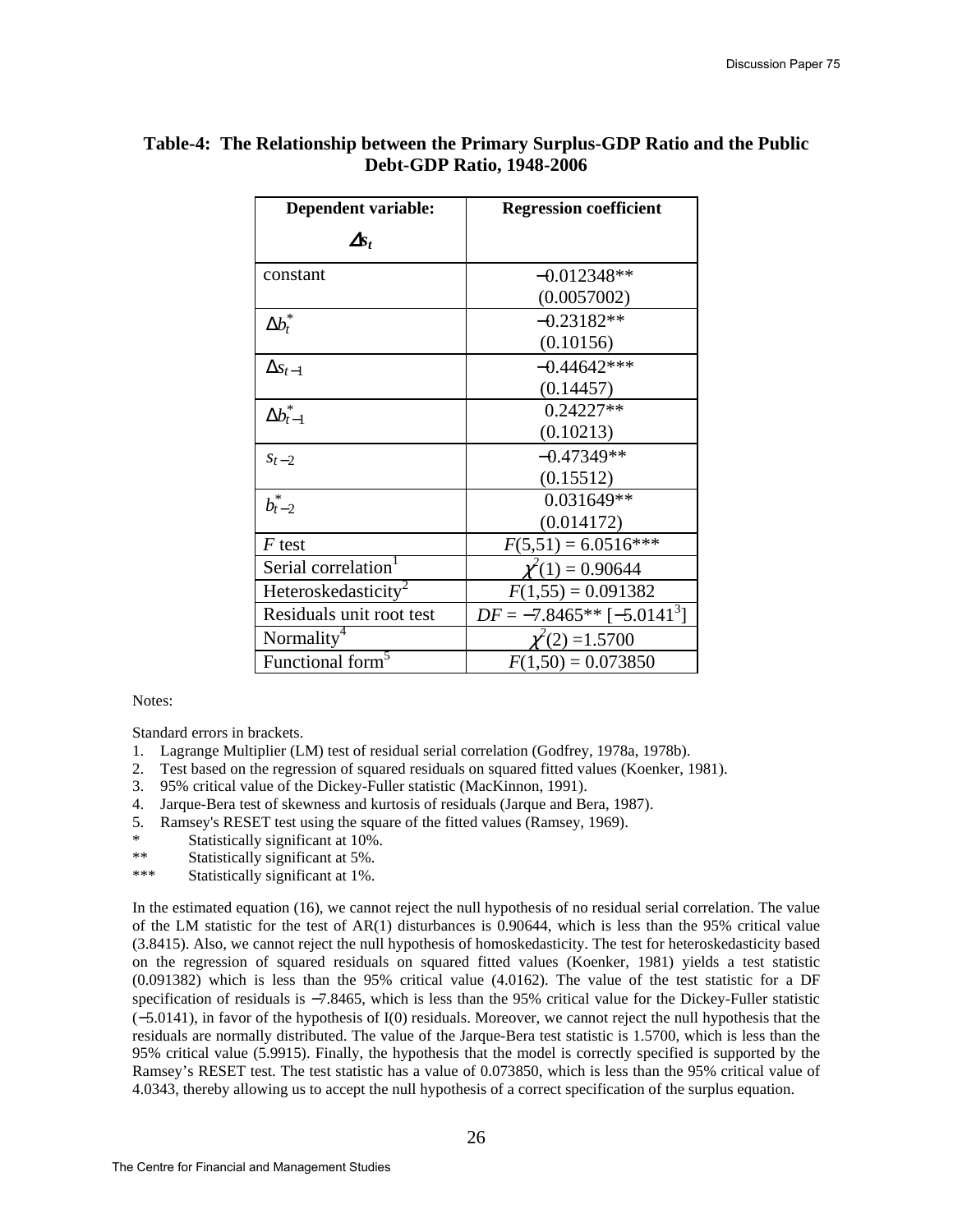| <b>Dependent variable:</b>      | <b>Regression (a)</b> | <b>Regression (b)</b> | <b>Regression (c)</b>  |
|---------------------------------|-----------------------|-----------------------|------------------------|
| $\mathbf{\Delta s}_{t}$         | 1960-2006             | 1970-2006             | 1980-2006              |
| constant                        | $-0.032262***$        | $-0.042799***$        | $-0.036184***$         |
|                                 | (0.0086217)           | (0.010504)            | (0.011352)             |
| $\Delta b_t^*$                  | $-0.30951$            | $-0.51451**$          | $-0.50100*$            |
|                                 | (0.20739)             | (0.24007)             | (0.27771)              |
| $\Delta s_{t-1}$                | $-0.63980***$         | $-0.78154***$         | $-0.59149*$            |
|                                 | (0.20522)             | (0.25992)             | (0.30600)              |
| $\Delta b_{t-1}^*$              | $-0.053280$           | $-0.18874$            | $-0.11619$             |
|                                 | (0.21558)             | (0.28135)             | (0.31165)              |
| $S_t - 2$                       | $-0.88299***$         | $-1.2039***$          | $-1.0222***$           |
|                                 | (0.20700)             | (0.29283)             | (0.33321)              |
| $b_{t-2}^*$                     | $0.085220***$         | $0.11848***$          | $0.10079***$           |
|                                 | (0.022587)            | (0.029312)            | (0.030636)             |
| $F$ test                        | $F(5,41) = 5.9024***$ | $F(5,31) = 7.1933***$ | $F(5,21) = 6.1092***$  |
| Serial correlation <sup>1</sup> | $\chi^2(1) = 1.8774$  | $\chi^2(1) = 1.6255$  | $\chi^2(1) = 0.079803$ |
| Heteroskedasticity <sup>2</sup> | $F(1,45) = 0.21830$   | $F(1,35) = 0.086148$  | $F(1,25) = 0.18042$    |
| Residuals unit root             | $DF = -6.2060**$      | $DF = -5.4768**$      | $DF = -5.1777*$        |
| test                            | $[-5.0823^{3}]$       | $[-5.1890^{3}]$       | $[-5.3798^{3}]$        |
| Normality <sup>4</sup>          | $\chi^2(2) = 1.0257$  | $\chi^2(2) = 0.63101$ | $\chi^2(2) = 3.4543$   |
| Functional Form <sup>5</sup>    | $F(1,40) = 0.017533$  | $F(1,30) = 3.8746*$   | $F(1,20) = 6.6691**$   |

# **Table-5: The Relationship between the Primary Surplus-GDP Ratio and the Public Debt-GDP Ratio, 1960-2006, 1970-2006, 1980-2006**

Notes:

Standard errors in brackets.

- 1. Lagrange Multiplier test of residual serial correlation (Godfrey, 1978a, 1978b).
- 2. Test based on the regression of squared residuals on squared fitted values (Koenker, 1981).
- 3. 95% critical value for the Dickey-Fuller statistic (MacKinnnon, 1991).
- 4. Jarque-Bera test of skewness and kurtosis of residuals (Jarque and Bera, 1987).
- 5. Ramsey's RESET test using the square of the fitted values (Ramsey, 1969).
- \* Statistically significant at 10%.<br>\*\* Statistically significant at 5%
- \*\* Statistically significant at 5%.<br>\*\*\* Statistically significant at 1%
- Statistically significant at 1%.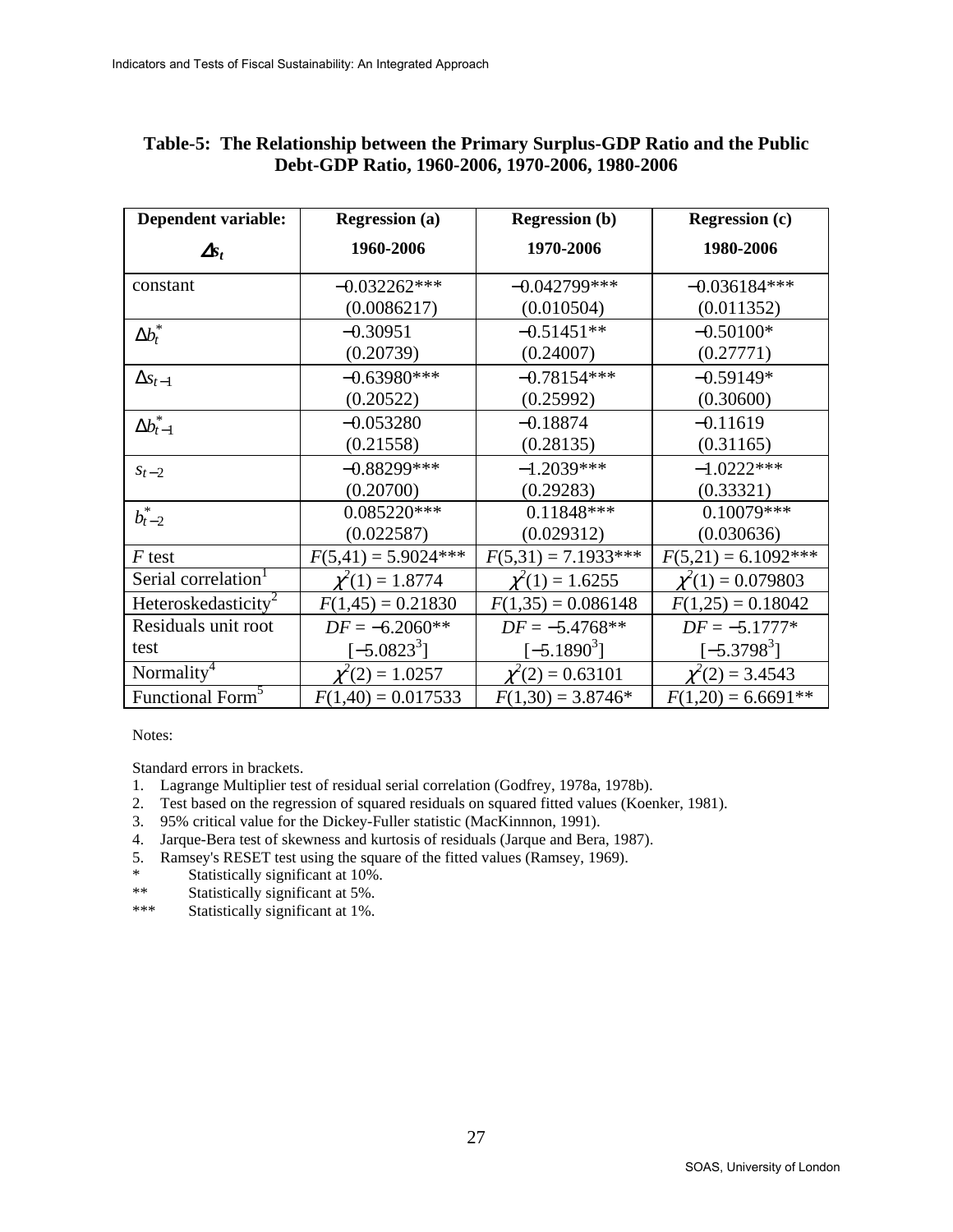## **Table-6: Chow Tests for the Variable** ∆*st* **, 2000 Split**

| Chow tests <sup>1</sup> | $F(6,51) = 1.4524^2$   |
|-------------------------|------------------------|
|                         | $F(12,51) = 0.78057^3$ |

Notes:

- 1. Chow's (1960) second test.
- 2. Sample period for structural stability: 2001-2006.
- 3. Sample period for structural stability: 2001-2012. For the 2007-2012 period, the forecasts obtained from *Historical Tables, Budget of the United States Government*, *Fiscal Year 2008* are used.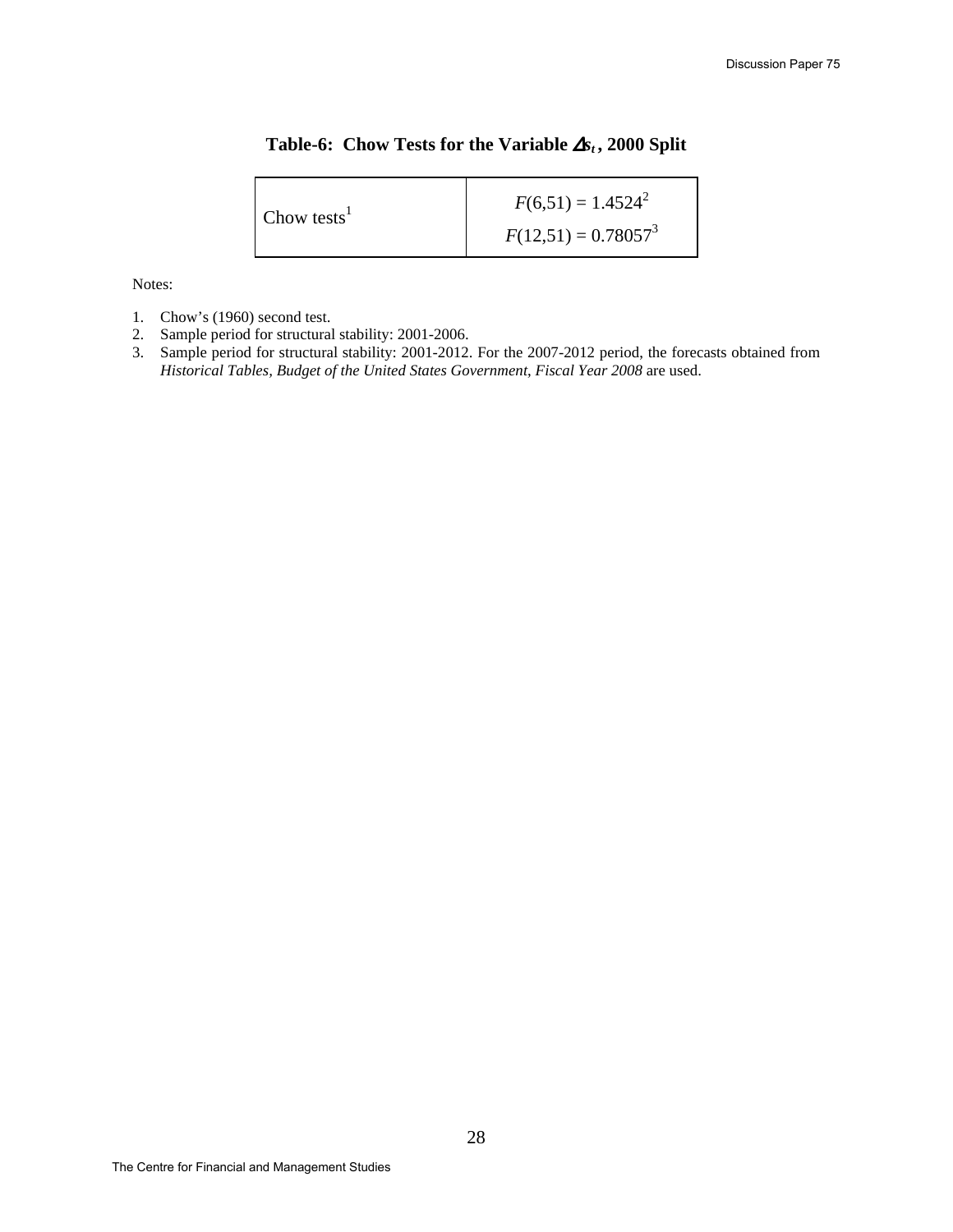| <b>Dependent variable:</b>      | <b>Regression coefficient</b> |
|---------------------------------|-------------------------------|
| $\Delta s_t$                    | 1948-2000                     |
| constant                        | 0.0092531                     |
|                                 | (0.0063331)                   |
| $\Delta b_{t}^{\ast}$           | $-0.21958**$                  |
|                                 | (0.10416)                     |
| $\Delta s_{t-1}$                | $-0.46849**$                  |
|                                 | (0.10416)                     |
| $\Delta b_{t-1}^*$              | $0.25559***$                  |
|                                 | (0.10552)                     |
| $S_t - 2$                       | $-0.36667**$                  |
|                                 | (0.19652)                     |
| $b_{t-2}^*$                     | $0.025352*$                   |
|                                 | (0.015342)                    |
| $F$ test                        | $F(5,45) = 3.8079***$         |
| Chow tests $1$                  | $F(6,45) = 0.65552^{2}$       |
|                                 | $F(12,45) = 0.49755^{3}$      |
| Serial correlation <sup>4</sup> | $F(1,44) = 2.5140$            |
| Heteroskedasticity <sup>5</sup> | $F(1,49) = 0.36184$           |
| Residuals unit root test        | $DF = -7.5523**[-5.0517^6]$   |
| Normality <sup>7</sup>          | $\chi^2(2) = 0.34829$         |
| Functional Form <sup>8</sup>    | $F(1,44) = 0.0097583$         |

**Table-7: Chow Tests for the Primary Surplus Equation, 2000 Split** 

Notes:

Standard errors in brackets.

- 1. Chow's (1960) second test of equality between sets of coefficients.
- 2. Sample period for structural stability: 2001-2006.
- 3. Sample period for structural stability: 2001-2012. For the 2007-2012 period, the forecasts obtained from *Historical Tables, Budget of the United States Government*, *Fiscal Year 2008* are used.
- 4. Lagrange Multiplier test of residual serial correlation (Godfrey, 1978a, 1978b).
- 5. Test based on the regression of squared residuals on squared fitted values (Koenker, 1981).
- 6. 95% critical value for the Dickey-Fuller statistic (MacKinnon, 1991).
- 7. Jarque-Bera test of skewness and kurtosis of residuals (Jarque and Bera, 1987).
- 8. Ramsey's RESET test using the square of the fitted values (Ramsey, 1969).
- \* Statistically significant at  $10\%$ .<br>
\*\* Statistically significant at  $5\%$ .
- \*\* Statistically significant at 5%.<br>\*\*\* Statistically significant at 1%
- Statistically significant at 1%.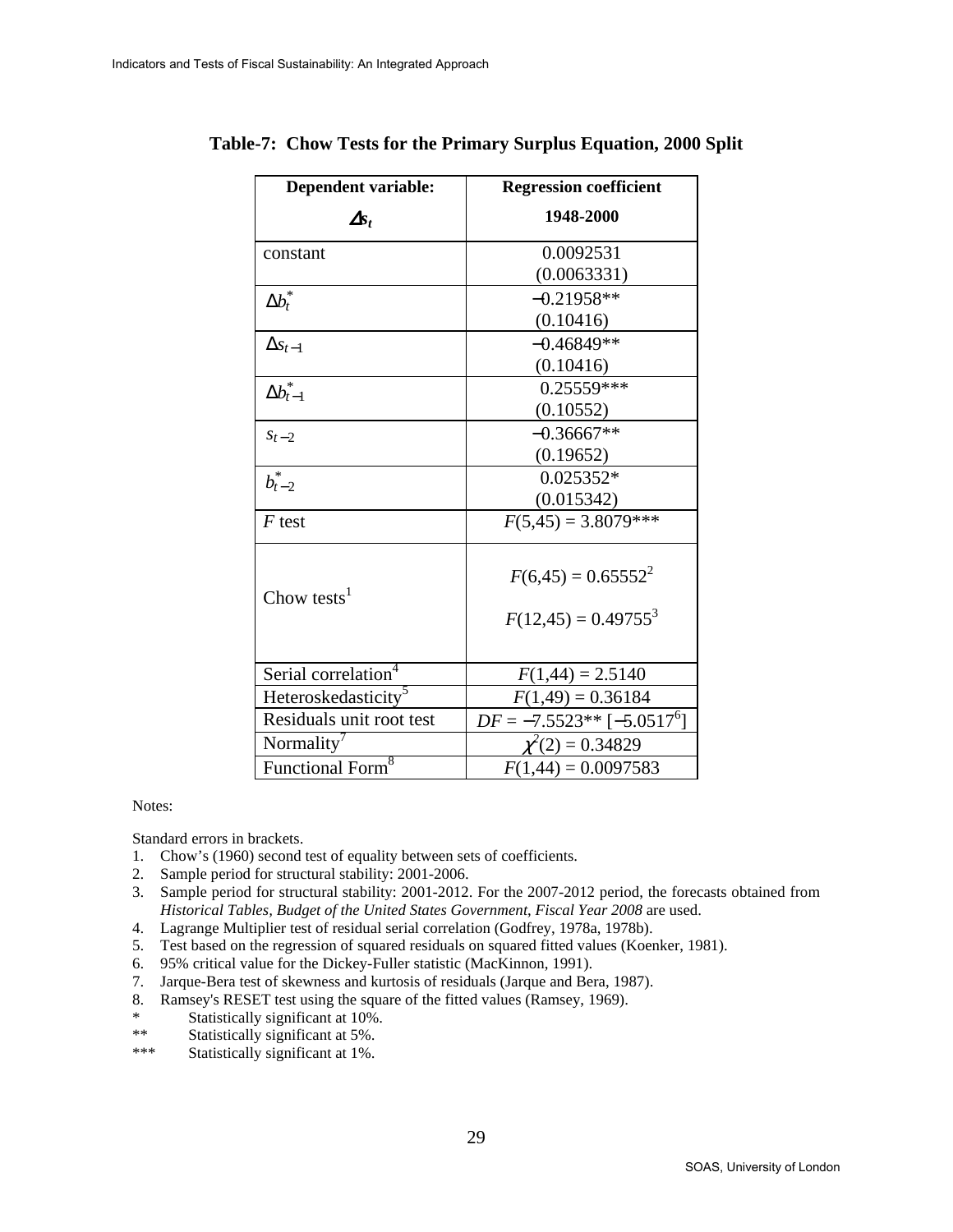#### **References**

- Arestis, P., Cipollini, A., and Fattouh, B. (2004), "Threshold Effects in the U.S. Budget Deficit", *Economic Inquiry* 42, 214-222.
- Blanchard, O.J. (1990), "Suggestions for a New Set of Fiscal Indicators", *OECD Economics Department Working Paper* N. 79.
- Bohn, H. (1995), "The Sustainability of Budget Deficits in a Stochastic Economy", *Journal of Money, Credit and Banking* 27, 257-271.
- Bohn, H. (1998), "The Behavior of U.S. Public Debt and Deficits", *Quarterly Journal of Economics* 113, 949-963.
- Bohn, H. (2005), "The Sustainability of Fiscal Policy in the United States", *CESifo Working Paper* N. 1446.
- Bohn, H. (2007), "Are Stationarity and Cointegration Restrictions Really Necessary for the Intertemporal Budget Constraint?" *Journal of Monetary Economics*, forthcoming.
- Buiter, W.H. (1985), "A Guide to Public Sector Debt and Deficits", *Economic Policy* 1, 14- 79.
- Buiter, W.H. (1987), "The Current Global Economic Situation, Outlook and Policy Options, with Special Emphasis on Fiscal Policy Issues", *CEPR Discussion Paper* N. 210.
- Buiter, W.H., Corsetti, G., and Rubini, N. (1993), "Excessive Deficits: Sense and Nonsense in the Treaty of Maastricht", *Economic Policy* 8, 57-100.
- Chouraqui, J-C., Hagemann, R.P., and Sartor, N. (1990), "Indicators of Fiscal Policy: A Reassessment", *OECD Economics Department Working Paper* N. 78.
- Chow, G.C. (1960), "Tests of Equality between Sets of Coefficients in Two Linear Regressions", *Econometrica* 28, 591–605.
- Cipollini, A., Fattouh, B., and Mouratidis K. (2007), "Fiscal Readjustments in the U.S.: A Non-linear Time Series Analysis", *CeFiMS Discussion Paper* N. 68.

Congressional Budget Office (2005), *Long-Term Budget Outlook*, December.

Congressional Budget Office (2007), *An Analysis of the President's Budgetary Proposals for Fiscal Year 2008*, March.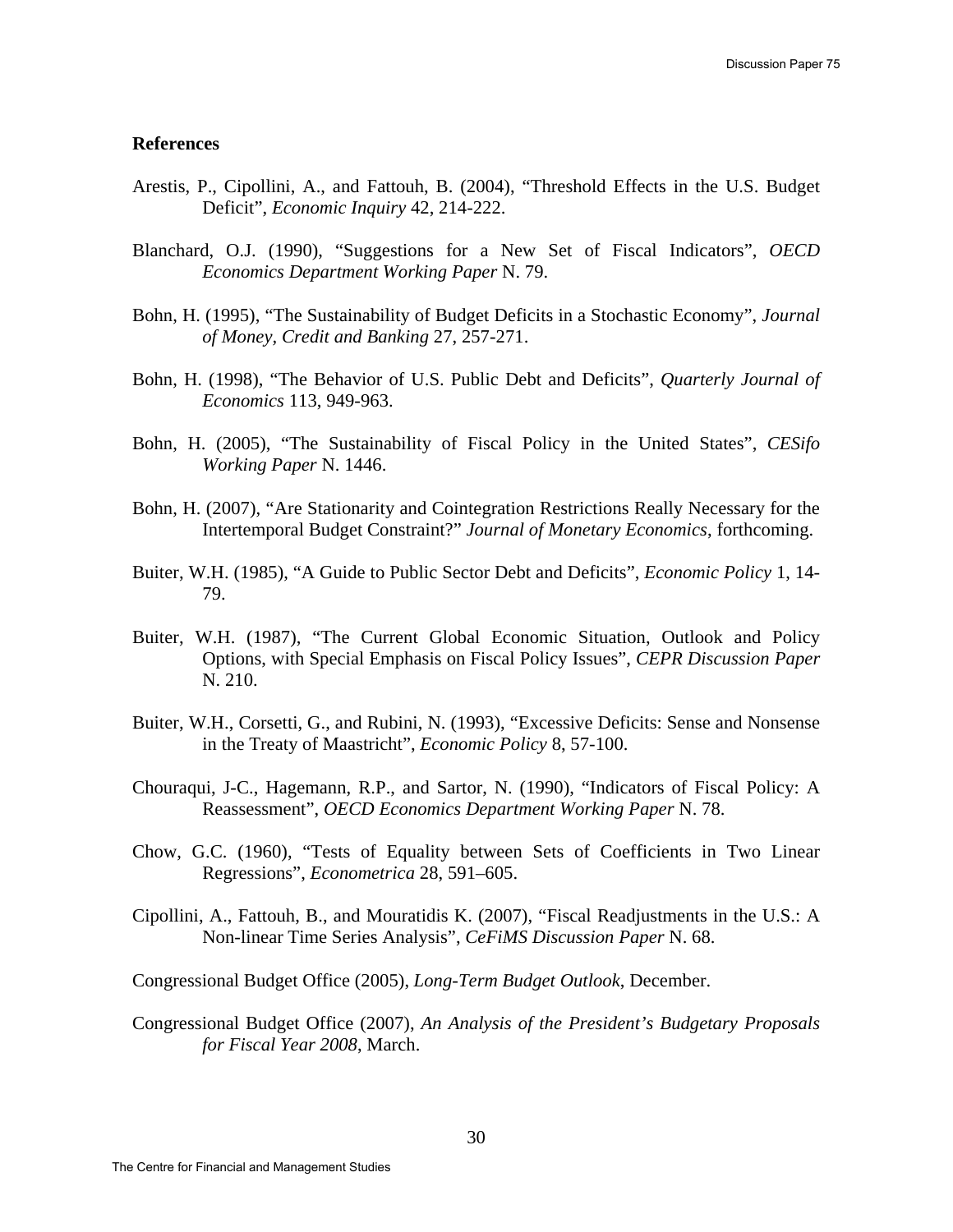- De Luzenberger, R., and Marini, G. (1993), "The Sustainability of Public Debt: Tests and Indicators", in *Politica Fiscale e Debito Pubblico*, Ministero del Tesoro.
- Engle, R.F., and Granger, C.W.J. (1987), "Cointegration and Error–Correction: Representation, Estimation, and Testing", *Econometrica* 55, 391–407.
- European Commission (2006), "The Long-term Sustainability of Public Finances in the European Union", *European Economy*, N. 4.
- Flood, R.P., and Garber, P.M. (1980), "Market Fundamentals Versus Price Level Bubbles: The First Tests", *Journal of Political Economy* 88, 745-770.
- Godfrey, L.G. (1978a), "Testing against General Autoregressive and Moving Average Error Models when the Regressors Include Lagged Dependent Variables", *Econometrica* 46, 1293–1301.
- Godfrey, L.G. (1978b), "Testing for Higher Order Serial Correlation in Regression Equations when the Regressors Include Lagged Dependent Variables", *Econometrica* 46, 1303–1310.
- Gramlich, E.M. (1990), "Fiscal Indicators", *OECD Economics Department Working Paper*  N. 80.
- Hakkio, C.S., and Rush, M. (1991), "Is the Budget Deficit "Too Large"?" *Economic Inquiry* 29, 429-445.
- Hamilton, J.D., and Flavin, M.A. (1986), "On the Limitations of Government Borrowing: A Framework for Empirical Testing", *American Economic Review* 76, 808-819.
- Hansen, L.P., and Sargent, T.J. (1981), "Formulating And Estimating Dynamic Linear Rational Expectations Models", in Lucas R.E., and Sargent, T.J. (ed.), *Rational Expectations and Econometric Practice*, University of Minneapolis Press, Minneapolis.
- Haug, A. (1995), "Has Federal Budget Deficit Policy Changed in Recent Years?", *Economic Inquiry* 33, 104-118.
- Jarque, C.M., and Bera, A.K. (1987), "A Test for Normality of Observations and Regression Residuals", *International Economic Review* 55, 163-172.
- Koenker, R. (1981), "A Note on Studentizing a Test for Heteroskedasticity", *Journal of Econometrics* 17, 107–112.